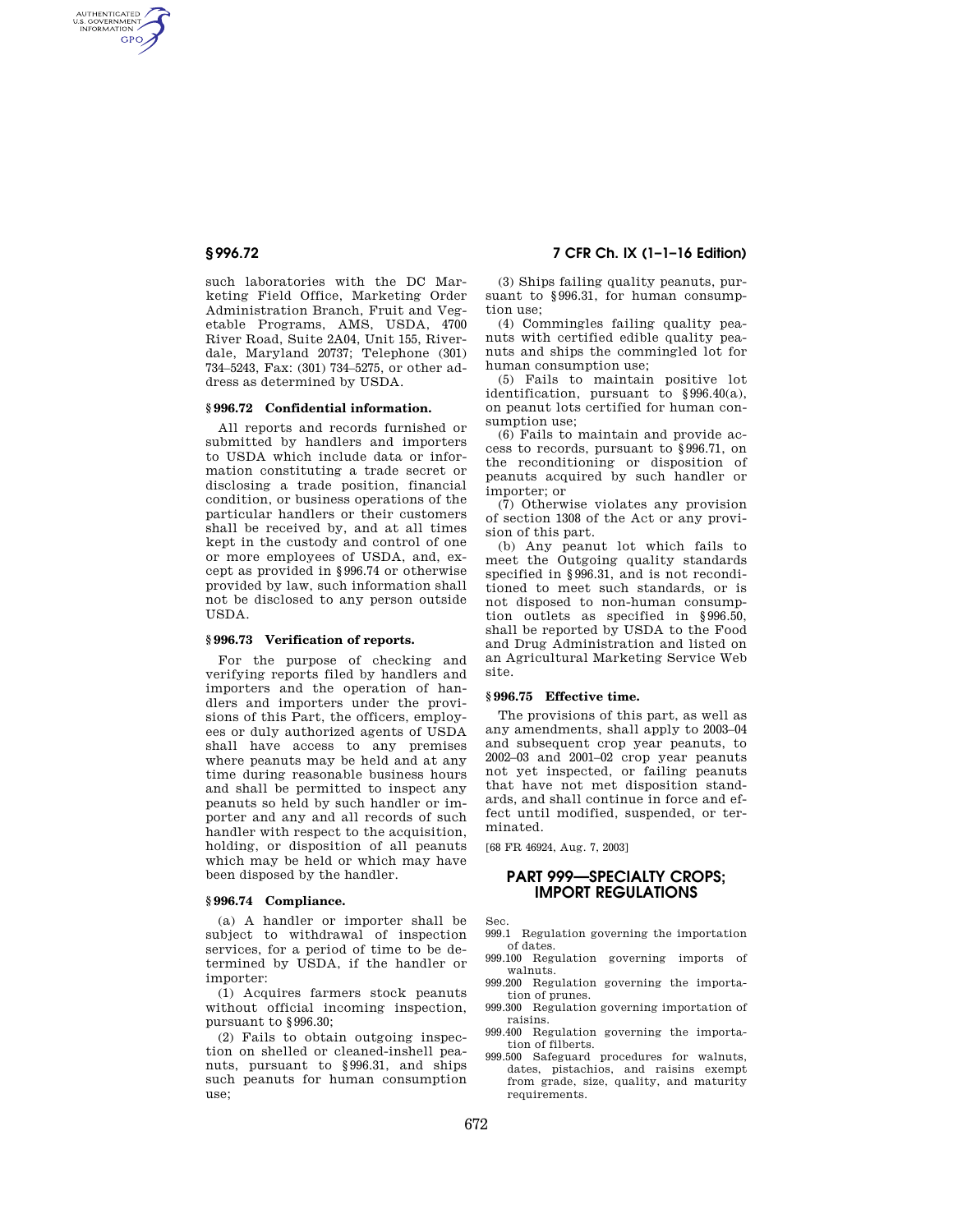999.600 Regulation governing the importation of pistachios.

AUTHORITY: 7 U.S.C. 601–674.

### **§ 999.1 Regulation governing the importation of dates.**

(a) *Definitions.* (1) *Dates in retail packages* means whole or pitted dates, other than dates prepared or preserved, wrapped or packaged for sale at retail.

(2) *Dates for packaging* means whole or pitted dates in bulk containers which are to be repacked, in whole or part, in the United States as dates in retail packages.

(3) *Bulk container* means any container of dates which, together with the dates therein, weighs more than ten pounds.

(4) *Dates for processing* means any dates for use in a bakery, confectionery, or other product and includes dates coated with a substance materially altering their color.

(5) *Dates prepared or preserved* means dates processed into a confection or other product, dates coated with a substance materially altering their color, or dates prepared for incorporation into a product by chopping, slicing, or other processing which materially alters their form.

(6) *Person* means any individual, partnership, corporation, association, or other business unit.

(7) *USDA inspector* means an inspector of the Specialty Crops Inspection Division, Fruit and Vegetable Program, or any other duly authorized employee of the USDA.

(8) *Inspection certificate* means a written statement or memorandum report issued by a USDA inspector setting forth in addition to appropriate descriptive information the quality and condition of the product inspected, and in the case of imported dates, a statement of meeting or failing, as applicable, the U.S. import requirements under section 8e of the AMA Act of 1937.

(9) *Importation* means release from custody of United States Customs and Border Protection.

(b) *Grade requirements.* (1) Except as provided in paragraph (d) of this section, the importation into the United States of any lot of dates for packaging or dates in retail packages is prohibited unless the dates are wholesome and unadulterated and meet the following grade requirements which are determined to be comparable to those imposed upon domestic dates handled pursuant to Order No. 987, as amended (part 987 of this chapter: The whole or pitted dates in the lot are of one variety, and are of such quality and condition that upon inspection on the basis of a representative sample thereof, with hydration (of the sample) in accordance with good commercial practice or without any hydration, the dates possess a reasonably good color are reasonably uniform in size, are reasonably free from defects, possess a reasonably good character, and score not less than 80 points when scored in accordance with the scoring system applicable to U.S. Grade B dates, as prescribed in the U.S. Standards for Grades of Dates (§§52.1001 through 52.1011 of this chapter): *Provided,* That not more than 25 percent, by weight, of the dates may possess semidry or dry calyx ends except that not more than 5 percent, by weight, of the dates may possess dry calyx ends: *And provided further,* That in determining the grade for pitted dates, the pitted dates shall not be scored as damaged because of the longitudinal slit caused by removing the pit or the mashing resulting therefrom unless the flesh is seriously torn or mangled.

(2) Compliance with the grade requirements shall be determined on the basis of an inspection and certification by a USDA inspector.

(c) *Inspection and certification requirements*—(1) *Inspection.* Inspection shall be performed by USDA inspectors in accordance with the Regulations Governing the Inspection and Certification of Processed Fruits and Vegetables and Related Products (part 52 of this title). The cost of each such inspection and related certification shall be borne by the applicant. Applications for inspection shall be made at least 10 days in advance and be accompanied by, or there shall be submitted promptly thereafter, either an onboard bill of lading designating the lots to be inspected by USDA inspectors and those to be entered as dates for processing, or a list of such lots and their identifying marks.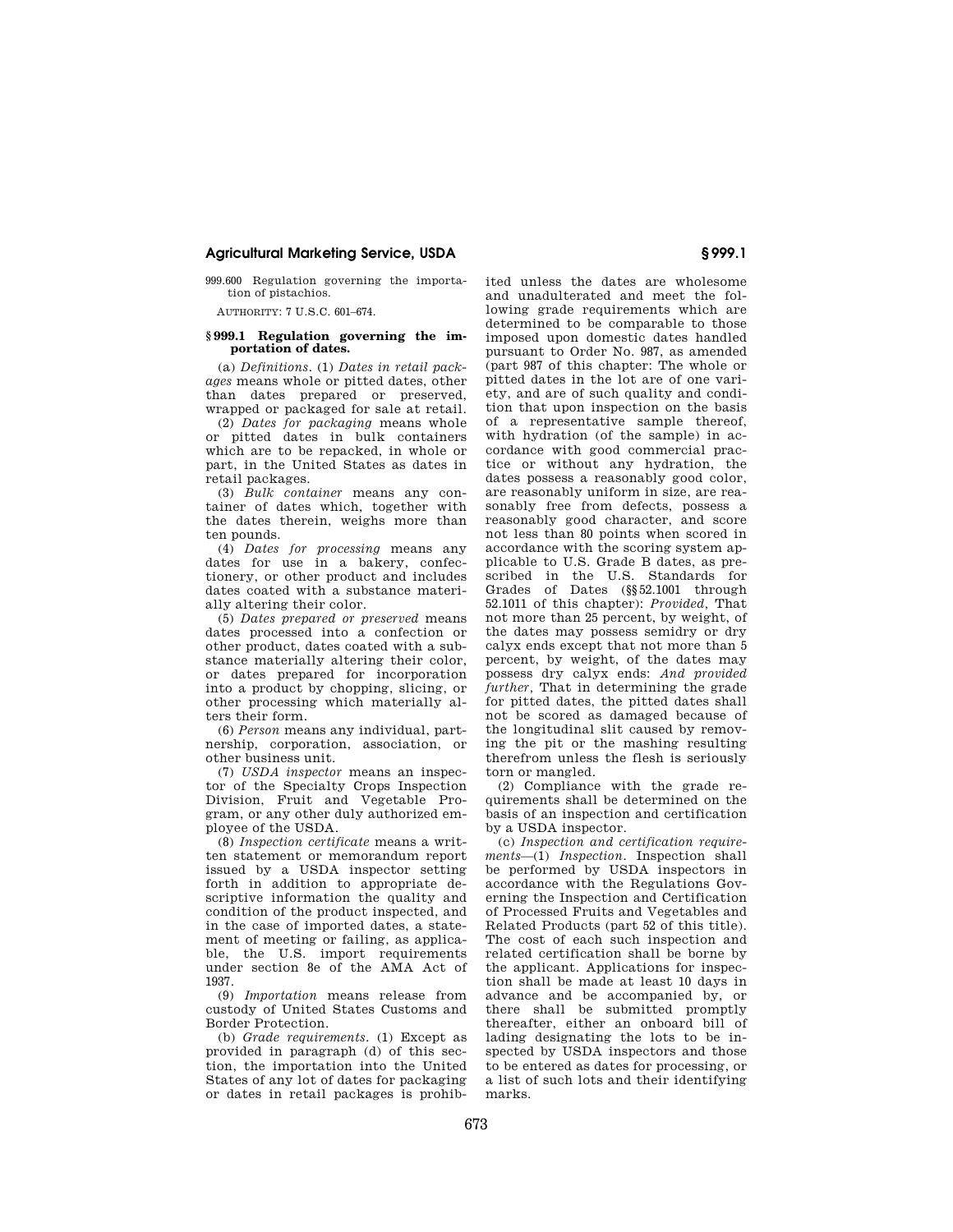(2) *Certification.* Each lot of dates inspected in accordance with paragraph  $(c)(1)$  of this section shall be covered by an inspection certificate. Each such certificate shall set forth, among other things, the following:

(i) The date and place of inspection.

(ii) The name of the applicant.

(iii) The Customs entry number pertaining to the lot or shipment covered by the certificate;

(iv) The variety, quantity, and identifying marks of the lot inspected.

(v) The statement, if applicable: ''Meets U.S. import requirements under section 8e of the AMA Act of 1937''.

(vi) If the lot fails to meet the import requirements, a statement to that effect and the reasons therefor.

(d) *Exemptions.* (1) Notwithstanding any other provisions of this section, any lot of dates for importation which in the aggregate does not exceed 70 pounds and any dates that are so denatured as to render them unfit for human consumption may be imported exempt from the provisions of this section.

(2) The grade, size, quality, and maturity requirements of this section shall not apply to dates which are donated to needy persons, prisoners, or Native Americans on reservations; dates for processing; or dates prepared or preserved, but all such dates shall be subject to the safeguard provisions contained in §999.500.

(3) Dates for packaging or dates in retail packages that fail to meet the grade, size, quality, and maturity requirements of this section may be reclassified as dates for processing for importation, but such dates shall be subject to the safeguard provisions contained in §999.500.

(e) *Importation.* No person may import dates into the United States unless he or she first files with Customs and Border Protection at the port at which the Customs entry is filed, as a condition of each such importation, either an inspection certificate or an executed ''Importer's Exempt Commodity Form"  $(FV-6)$ .

(f) *Reconditioning.* Nothing contained in this section shall preclude the reconditioning of failing lots of dates, prior to importation, so that such dates may

**§ 999.100 7 CFR Ch. IX (1–1–16 Edition)** 

be made eligible to meet the grade requirements prescribed in paragraph (b) of this section.

(g) *Books and records.* Each person subject to this section shall maintain true and complete records of his transactions with respect to imported dates. Such records and copies of executed forms shall be retained for not less than two years subsequent to the calendar year of acquisition. The Secretary, through his duly authorized representatives, shall have access to any such person's premises during regular business hours and shall be permitted at any such times to inspect such records and any dates held by such person.

(h) *Other restrictions.* The provisions of this section do not supersede any restrictions or prohibitions on the importation of dates under the Plant Quarantine Act of 1912, the Federal Food, Drug, and Cosmetic Act, or any other applicable laws or regulations or the need to comply with applicable food and sanitary regulations of city, county, State, or Federal agencies.

(i) *Compliance.* Any person who violates any provision of this section shall be subject to a forfeiture in the amount prescribed in section 8a(5) of the Agricultural Marketing Agreement Act of 1937, as amended (sections 1–19, 48 Stat. 31, as amended; 7 U.S.C. 601–674), or, upon conviction, a penalty in the amount prescribed in section 8c(14) of said act, or to both such forfeiture and penalty. False representations to an agency of the United States on any matter within its jurisdiction, knowing it to be false, is a violation of 18 U.S.C. 1001 which provides for a fine or imprisonment or both.

[28 FR 3469, Apr. 10, 1963, as amended at 31 FR 960, Jan. 25, 1966; 33 FR 15986, Oct. 31, 1968; 36 FR 6736, Apr. 8, 1971; 58 FR 69190, Dec. 30, 1993; 74 FR 2808, Jan. 16, 2009; 80 FR 15678, Mar. 25, 2015]

## **§ 999.100 Regulation governing imports of walnuts.**

(a) *Definitions.* (1) *Walnuts* means all walnuts commonly known as English or Persian walnuts (Juglans regia).

(2) *Inshell walnuts* means walnuts, the kernels or edible portions of which are contained in the shell.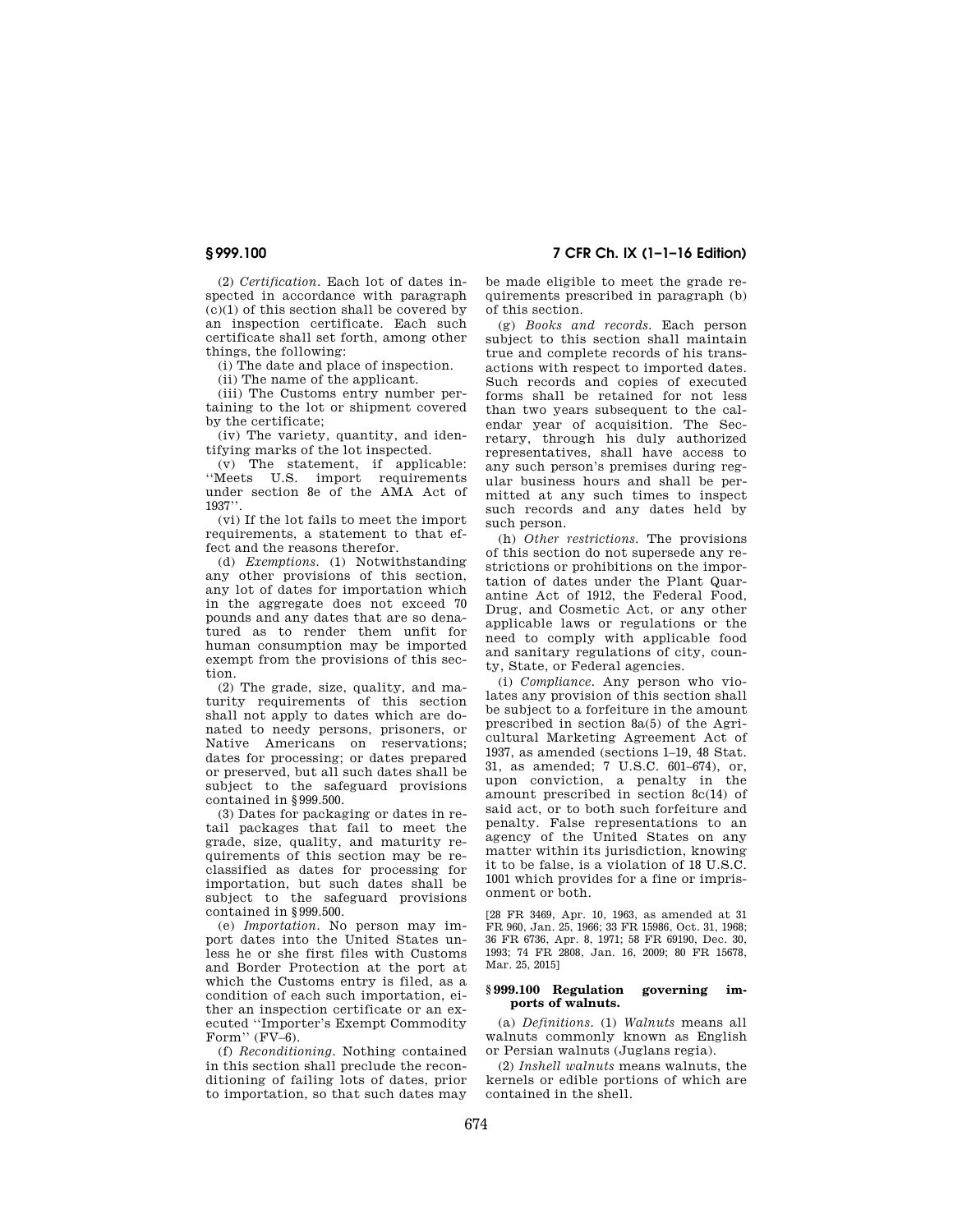(3) *Shelled walnuts* means the kernels of walnuts after the shells are removed.

(4) *Person* means any individual, partnership, corporation, association, or other business unit.

(5) *USDA Inspector* means any Federal or Federal-State inspector of the Fresh Products Standardization and Inspection Branch of the Fruit and Vegetable Division, Consumer and Marketing Service, United States Department of Agriculture.

(6) *Importation of walnuts* means the release of walnuts from the custody of the United States Customs Service.

(b) *Grade and size regulations.* No person may import walnuts (Juglans regia) into the United States unless such walnuts have been inspected and certified by a USDA inspector as meeting the following requirements:

(1) *Inshell walnuts.* All inshell walnuts shall be of a quality equal to or better than the requirements of U.S. No. 2 and ''baby'' size as prescribed in the United States Standards for Walnuts (Juglans regia) in the Shell (§§51.2945 through 51.2966 of this title); or

(2) *Shelled walnuts.* All shelled walnuts shall be of a quality equal to or better than the requirements for U.S. Commercial Grade as prescribed in the United States Standards for Shelled Walnuts (Juglans regia) (§§51.2275 through 51.2294 of this title excluding §§51.2278(b), 51.2284 and 51.2285) effective January 25, 1959, except that the minimum size shall be pieces not more than five percent of which will pass through a round opening 6⁄64 inch in diameter and no other size requirements shall apply.

(c) *Inspection and certification.* (1) All inspections and certifications required by paragraph (b) of this section shall be made by USDA inspectors in accordance with the regulations governing the inspection and certification of fresh fruits, vegetables, and other products (Part 51 of this title). The cost of inspection and certification shall be borne by the applicant.

(2) Each inspection certificate shall set forth among other things the following:

(i) The date and place of inspection;

(ii) The name of the applicant;

(iii) The name of the importer;

(iv) The Customs entry number pertaining to the lot or shipment covered by the certificate;

(v) The quantity and identifying marks of the container; and

(vi) The statement, if applicable, ''Meets U.S. import requirements under section 8e of the Agricultural Marketing Agreement Act of 1937''.

(3) Whenever walnuts are offered for inspection, the applicant shall furnish any labor and pay any costs incurred in moving and opening containers as may be necessary for proper sampling and inspection. The applicant shall also furnish the USDA inspector the entry number and such other identifying information for each lot as he may request.

(4) Inspection must be completed prior to the importation of walnuts. To avoid delay the applicant should make advance arrangements with the USDA inspection office.

(d) *Reconditioning prior to importation.*  Nothing contained in this section shall be deemed to preclude reconditioning walnuts prior to importation, in order that such walnuts may be made eligible to meet the grade and size regulations prescribed in paragraph (b) of this section.

(e)(1) *Minimum quantity.* Notwithstanding any other provision of this section, the importation of any lot of walnuts which does not exceed, in net weight, 60 pounds of shelled walnuts or 115 pounds of inshell walnuts shall be exempt from the requirements of this section.

(2) *Exemptions.* The grade, size, quality and maturity requirements of this section shall not apply to walnuts which are: green walnuts (so immature that they cannot be used for drying and sale as dried walnuts); walnuts used in non-competitive outlets such as use by charitable institutions, relief agencies, governmental agencies for school lunch programs, and diversion to animal feed or oil manufacture, but such walnuts shall be subject to the safeguard provisions contained in §999.500.

(f) *Other import requirements.* The provisions of this section do not supersede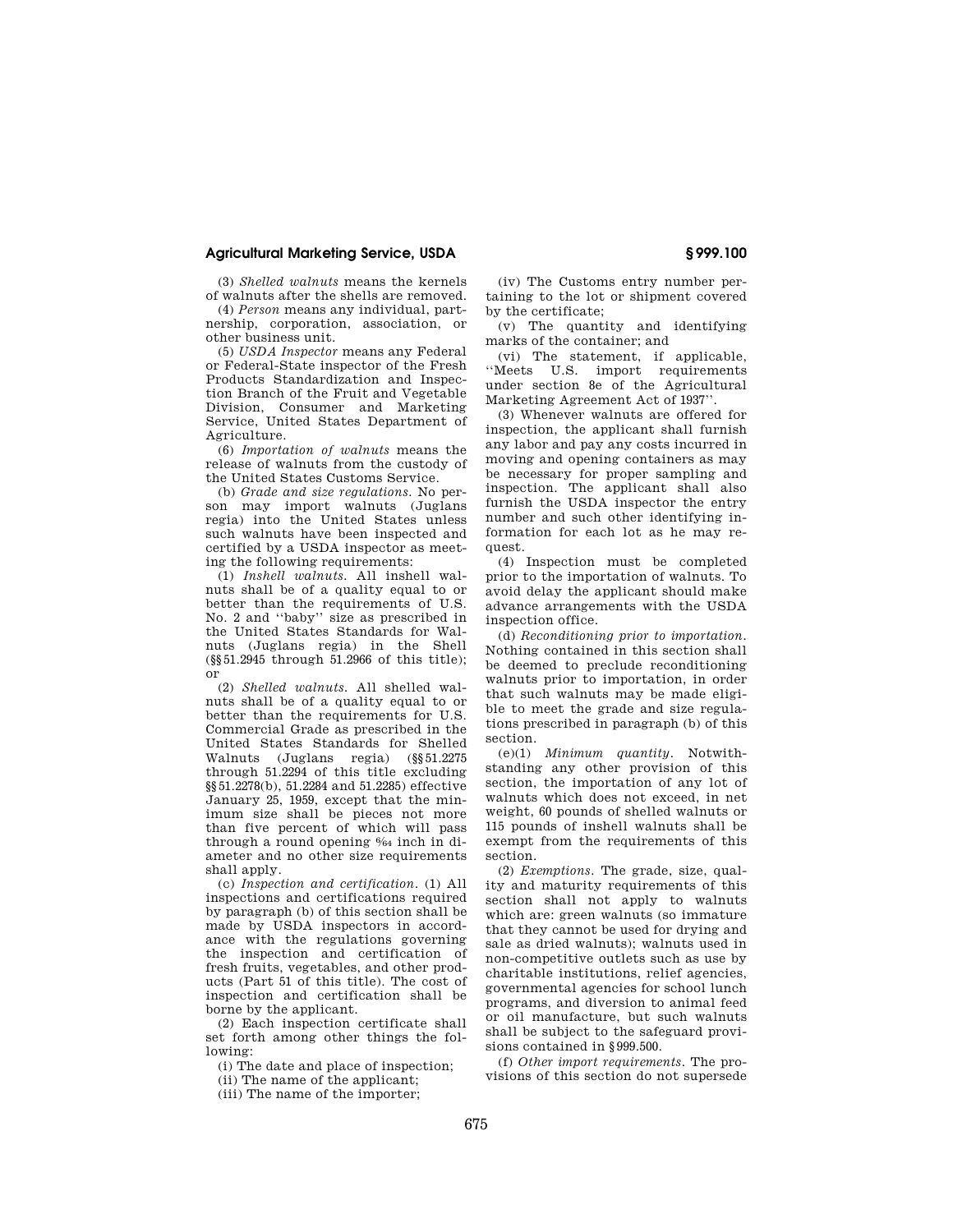any restrictions or prohibitions on walnuts under the Federal Plant Quarantine Act of 1912, or any other applicable laws or regulations of city, county, State, or Federal Agencies including the Federal Food, Drug and Cosmetic Act.

(g) *Compliance.* Any person violating any of the provisions of this regulation is subject to a forfeiture in the amount prescribed in section 608a(5) of the Agricultural Marketing Agreement Act of 1937, as amended (7 U.S.C. 601–674), or, upon conviction, a penalty in the amount prescribed in section 608c(14) of said act, or to both such forfeiture and penalty. False representations in any matter within the jurisdiction of any agency of the United States, knowing it to be false, is a violation of 18 U.S.C. 1001 which provides for a fine or imprisonment or both.

[29 FR 230, Jan. 9, 1964, as amended at 40 FR 29263, July 11, 1975; 41 FR 2075, Jan. 14, 1976; 42 FR 35146, July 8, 1977; 58 FR 69190, Dec. 30, 1993; 74 FR 2809, Jan. 16, 2009]

### **§ 999.200 Regulation governing the importation of prunes.**

(a) *Definitions.* (1) *Prunes* means and includes all sun-dried or artificially dehydrated plums, of any type of variety, produced from plums, except: Sulfur-.<br>bleached prunes which are produced from yellow varieties of plums and are commonly known as silver plums; (ii) plums which have not been dried or dehydrated to a point where they are capable of being stored prior to packing, without material deterioration or spoilage unless refrigeration or other artificial means of preservation are used, and so long as they are treated by a process which is in conformity with, or generally similar to, the processes for treatment of plums of that type which have been developed or recommended by the Food Technology Division, College of Agriculture, University of California, for the specialty pack known as ''high moisture content prunes'', but this exception shall not apply if and when such plums are dried to the point where they are capable of being stored without material deterioration or spoilage, refrigeration or other artificial means of preservation; and (iii) brine dried prunes that have been impregnated with brine or salt

**§ 999.200 7 CFR Ch. IX (1–1–16 Edition)** 

during the dehydration process to the extent that they have lost their form and character as prunes, and cannot be reconstituted to permit economic use of the individual fruits as prunes, and are imported under International Harmonized Tariff Schedule No. 0813.20.1000.

(2) *Pitted prunes* means prunes with the pit removed that are characterized by a uniform depression and minimal skin break where the pit has been removed.

(3) *Macerated prunes* means dried prunes with the pit removed that are characterized by a flattened appearance with slightly more skin break where the pit has been removed than with pitted prunes.

(4) *Standard prunes* means any lot of prunes meeting the grade and size requirements prescribed in paragraph (b)(1) of this section.

(5) *Standard pitted prunes* means any lot of pitted prunes meeting the grade requirements prescribed in paragraphs  $(b)(2)$  and  $(b)(3)$  of this section.

(6) *Standard pitted macerated prunes*  means any lot of pitted macerated prunes meeting the grade requirements in paragraphs  $(b)(2)$  and  $(b)(4)$  of this section.

(7) *Manufacturing grade substandard prunes* means any lot of prunes which meets the grade requirements prescribed in paragraph (b)(5) of this section but fails to meet the requirements for standard prunes, standard pitted prunes and standard pitted macerated prunes.

(8) *Size* means the number of prunes contained in a pound.

(9) *Person* means any individual, partnership, corporation, association, or other business unit.

(10) *Fruit and Vegetable Division*  means the Fruit and Vegetable Division of the Agricultural Marketing Service, U.S. Department of Agriculture, Washington, DC 20250.

(11) *USDA inspector* means an inspector of the Processed Products Standardization and Inspection Branch, Fruit and Vegetable Division, or any other duly authorized employee of the USDA.

(12) *Importation* means release from custody of the U.S. Bureau of Customs.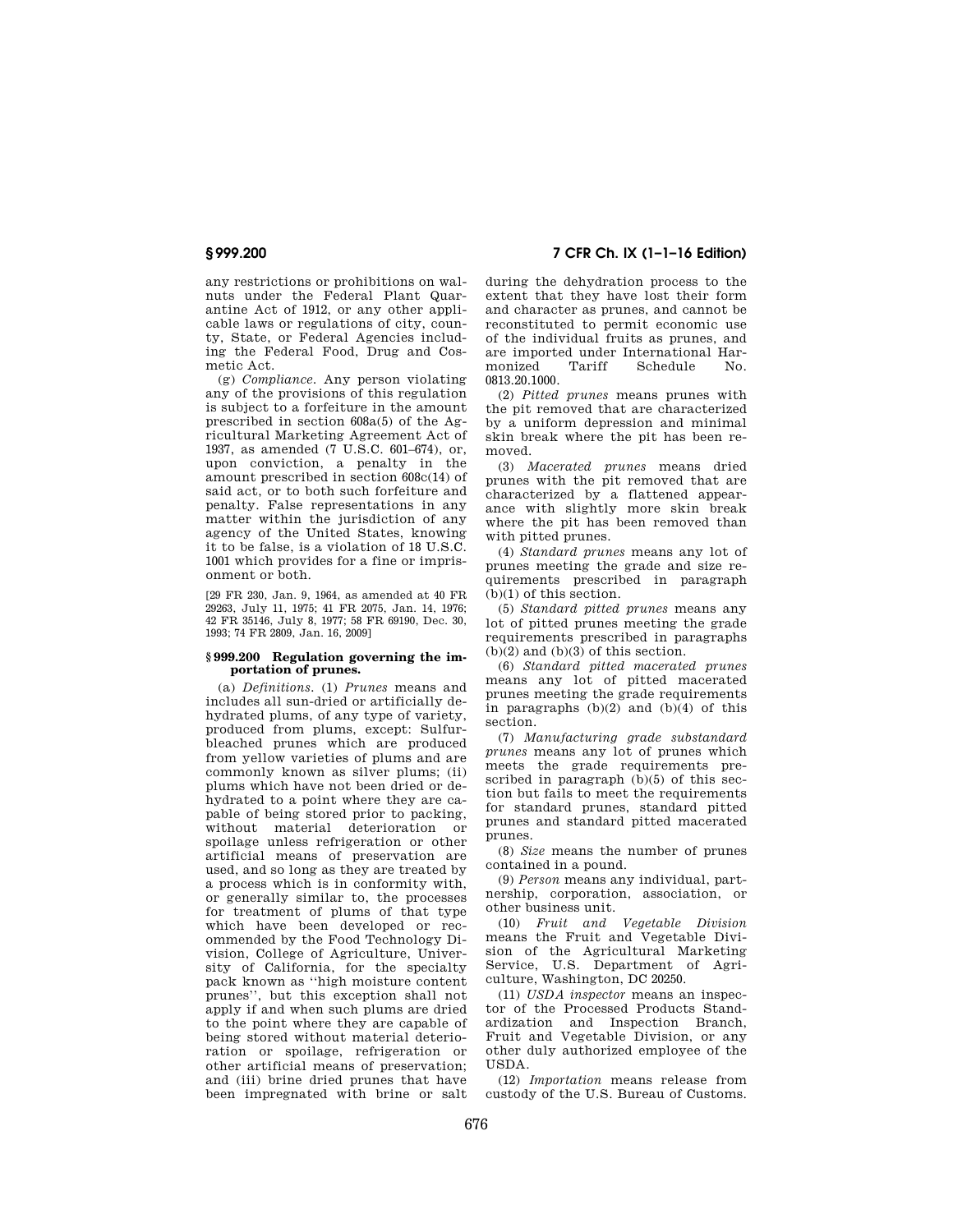(13) *Undersized prunes* means those prunes that pass freely through a round opening 23/32 of an inch in diameter.

(b) *Grade and size requirements.* (1) Except as provided in paragraph (b)(5) or paragraph (d) of this section, no person may import any lot of prunes into the United States unless the prunes are inspected and an inspection certificate issued with respect thereto, and the lot meets the applicable grade requirements specified in exhibit A of this section and the average count (i.e., number) of the prunes in such lot is 100 or less per pound. In determining whether any lot conforms to the size requirement, the following tolerance shall apply: In a sample of 100 ounces, the count per pound of 10 ounces of smallest prunes may not vary from the count per pound of 10 ounces of the largest prunes by more than 45 points.

(2) No person may import any lot of pitted prunes or pitted macerated prunes for human consumption as pitted or pitted macerated prunes unless the lot meets the applicable minimum grade requirements set forth in §999.200 (exhibit A), except that skin or flesh damage shall not be scored as a defect in determining whether the prunes meet the grade requirements. Pitted and pitted macerated prunes shall not be subject to size and undersized requirements.

(3) No person may import any lot of pitted prunes for human consumption as pitted prunes unless the lot does not exceed an average of 0.5 percent by count of prunes with whole pits and/or pit fragments 2 mm or longer and four of ten subsamples examined have no more than 0.5 percent by count of prunes with whole pits and/or pit fragments 2 mm or longer.

(4) No person may import any lot of pitted macerated prunes for human consumption as pitted macerated prunes unless the lot does not exceed an average of 2 percent by count of prunes with whole pits and/or pit fragments 2 mm or longer; and four of ten subsamples examined have no more than 2 percent by count with whole pits and/or pit fragments 2 mm or longer.

(5) Any person may import any lot of prunes, except any lot containing undersized prunes, pitted prunes or pitted macerated prunes, into the United

States for use in human consumption outlets as prune products in which the prunes lose their form and character as prunes by conversion prior to consumption if the prunes are inspected and an inspection certificate issued with respect thereto, and each lot meets the grade requirements set forth in paragraphs  $(1)$ ,  $(2)$ , and  $(3)$  of exhibit A of this section, and the importer first files as a condition of such importation an executed Form FV–6—'Importer's Exempt Commodity Form.'.

(c) *Inspection and certification requirements*—(1) *Inspection.* Inspection shall be performed by a USDA inspector in accordance with the regulations governing inspection and certification of processed fruits and vegetables, processed products thereof, and certain other processed food products (part 52 of this title). The cost of each such inspection and related certification shall be borne by the applicant.

(2) *Certification.* Each lot of prunes inspected in accordance with paragraph (c)(1) of this section shall be covered by an inspection certificate. Each such certificate shall set forth, among other things, the following:

(i) The date and place of inspection.

(ii) The name of the applicant.

(iii) The Customs entry number pertaining to the lot or shipment covered by the certificate;

(iv) The quantity and identifying marks of the lot inspected.

(v) The statement, as applicable: ''Meets U.S. import requirements for standard prunes, standard pitted and standard pitted macerated prunes under section 8e of the AMA Act of 1937''; ''Meets U.S. import requirements for manufacturing grade substandard prunes under section 8e of the AMA Act of 1937''; or ''Fails to meet U.S. import requirements for prunes under section 8e of the AMA Act of 1937''.

(vi) If the lot fails to meet the import requirements, a statement of the reason therefor.

(d) *Exemptions.* Notwithstanding any other provisions of this section, the importation of any lot of prunes which in the aggregate does not exceed 150 pounds, net weight, and any prunes that are so denatured as to render them unfit for human consumption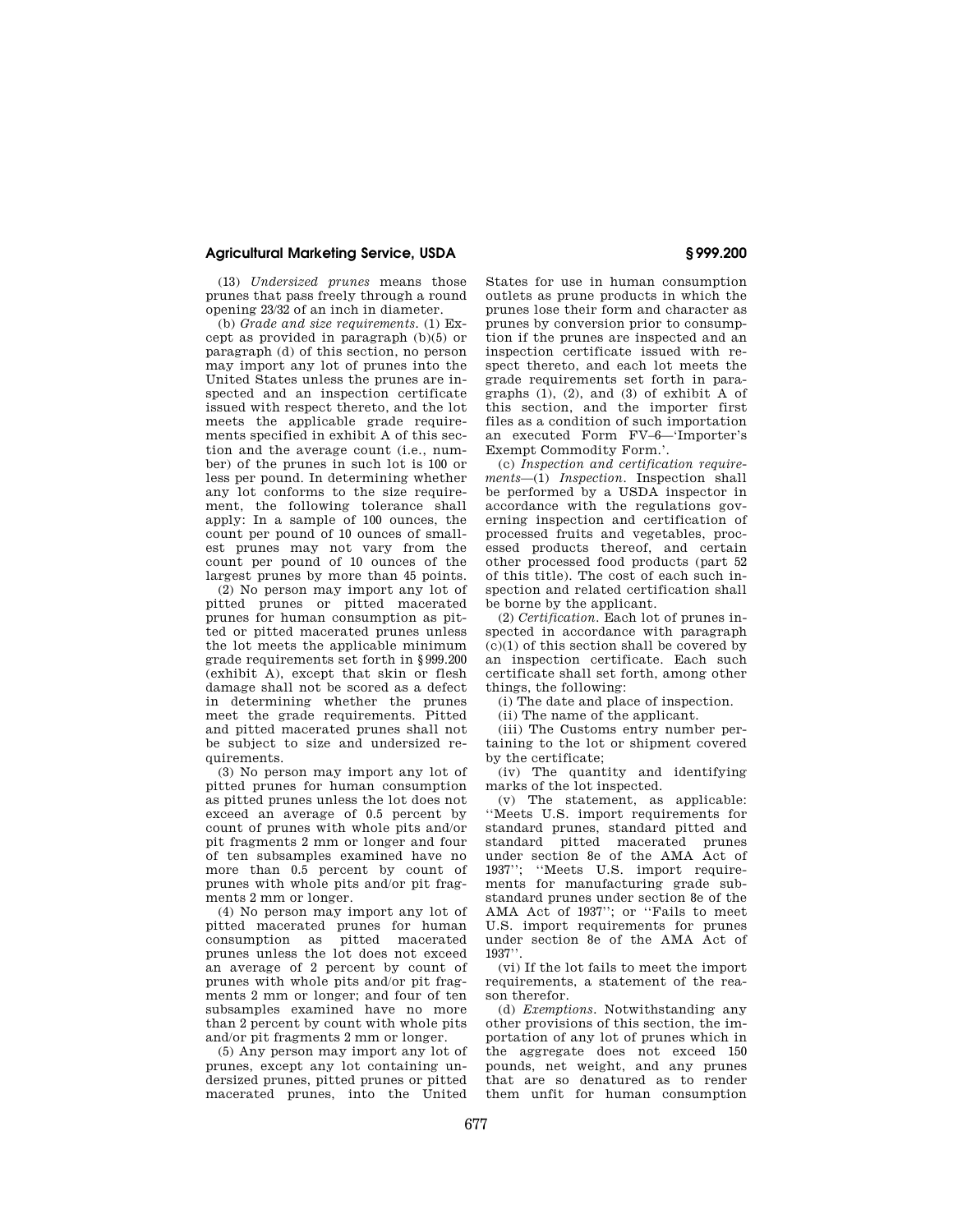shall be exempt from the requirements of this section.

(e) *Additional requirements*—(1) *General.* Prior to importation of any prunes, the person importing such prunes shall file an inspection certificate with the Collector of Customs at the port at which the customs entry is filed. In addition, if such prunes are manufacturing grade prunes, such person shall also file with the Collector of Customs an executed Form FV–6—'Importer's Exempt Commodity Form.' Promptly after such filing, such person shall transmit a copy of this form to the Fruit and Vegetable Division. No person may import, sell, or use any manufacturing grade substandard prunes other than for use as set forth in paragraph (b)(5) of this section. Each person importing manufacturing grade substandard prunes shall obtain from each purchaser, no later than the time of delivery to such purchaser, and file with the Fruit and Vegetable Division not later than the 5th day of the month following the month in which the prunes were delivered, an executed Form FV–6—'Importer's Exempt Commodity Form.' One copy of this executed form shall be retained by the importer and one copy shall be retained by the purchaser.

(2) *Manufacturing Grade Substandard Prune—sale by other than importer.* Each wholesaler or other reseller of manufacturing grade substandard prunes should, for his or her protection, obtain from each purchaser and hold in his or her files an executed Form FV–6—'Importer's Exempt Commodity Form' covering each sale during the calendar year.

(f) *Reconditioning.* Nothing contained in this section shall preclude the reconditioning of failing lots of prunes, prior to importation, so that such prunes may be made eligible to meet the requirements prescribed pursuant to paragraphs  $(b)(1)$  through  $(5)$ , as applicable, of this section.

(g) *Books and records.* Each person subject to this section shall maintain true and complete records of his transactions with respect to imported prunes. Such records and copies of executed forms shall be retained for not less than 2 years subsequent to the calendar year of acquisition. The Sec-

# **§ 999.200 7 CFR Ch. IX (1–1–16 Edition)**

retary, through his duly authorized representatives, shall have access to any such person's premises during regular business hours and shall be permitted at any such times to inspect such records and any prunes held by such person.

(h) *Other restrictions.* The provisions of this section do not supersede any restrictions or prohibitions on the importation of prunes under the Plant Quarantine Act of 1912, the Federal Food, Drug and Cosmetic Act, or any other applicable laws or regulations or the need to comply with applicable food and sanitary regulations of city, county, State, or Federal agencies.

(i) *Compliance.* Any person who violates any provision of this section shall be subject to a forfeiture in the amount prescribed in section 8a(5) of the Agricultural Marketing Agreement Act of 1937, as amended (sections 1–19, 48 Stat. 31, as amended; 7 U.S.C. 601–674), or, upon conviction, a penalty in the amount prescribed in section 8c(14) of said act, or to both such forfeiture and penalty. False representations to an agency of the United States on any matter within its jurisdiction, knowing it to be false, is a violation of 18 U.S.C. 1001 which provides for a fine or imprisonment or both.

## EXHIBIT A

### GRADE REQUIREMENTS

A. *Defects.* Defects are: (1) Off-color; (2) inferior meat condition; (3) end cracks; (4) fermentation; (5) skin or flesh damage; (6) scab; (7) burned; (8) mold; (9) imbedded dirt; (10) insect infestation; (11) decay.

B. *Explanation of terms.* (1) *Off-color*  means a dull color or skin differing noticeably in appearance from that which is characteristic of mature, properly handled fruit of a given variety or type.

(2) *Inferior meat condition* means flesh which is fibrous, woody, or otherwise inferior due to immaturity to the extent that the characteristic texture of the meat is substantially affected.

(3) *End cracks* means callous growth cracks, at the blossom end of prunes, aggregating more than three-eighths of one inch (3⁄8″) but not more than onehalf of one inch  $(1/2'')$  in length.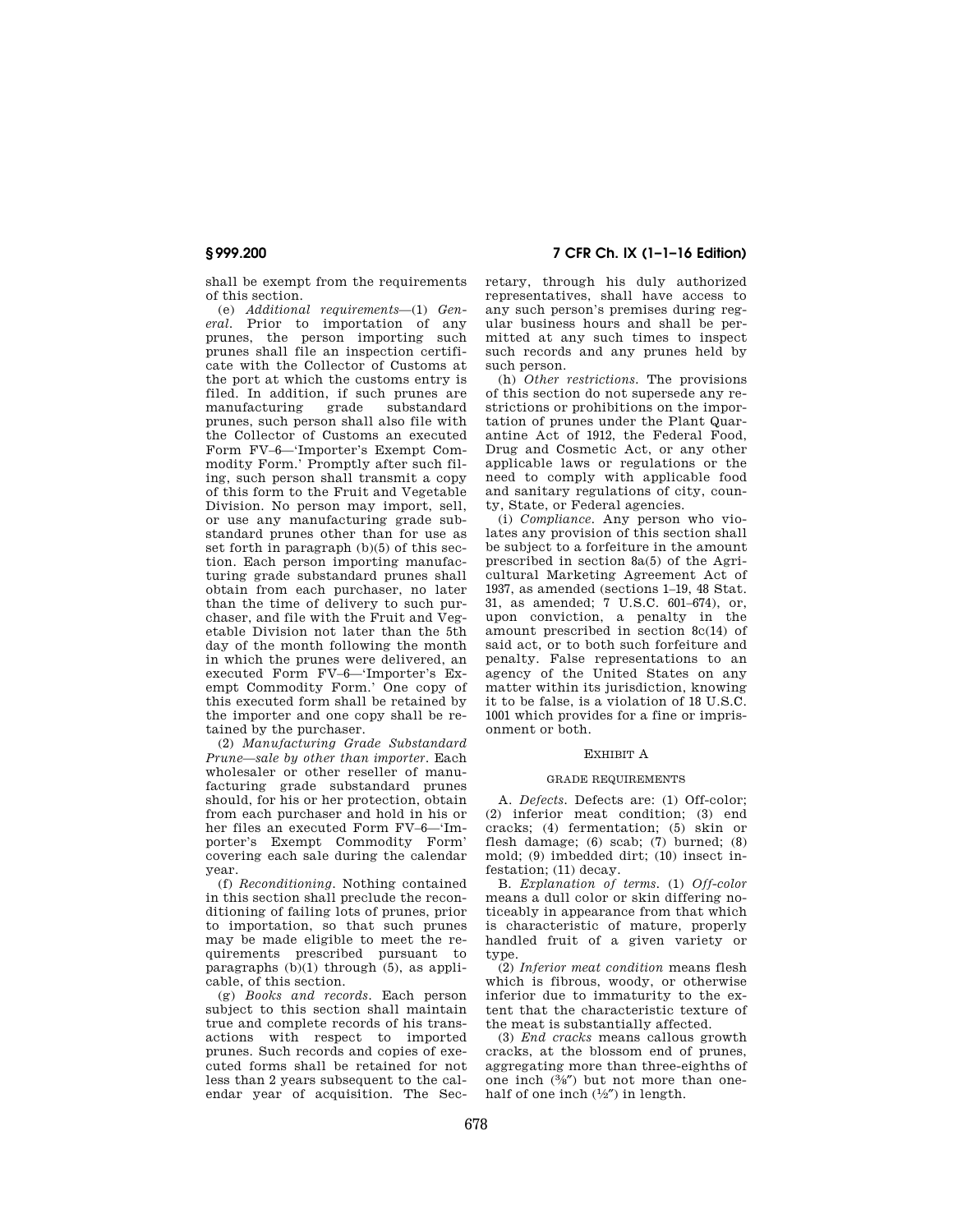(4) *Fermentation* means damage to the flesh by fermentation to the extent that the characteristic appearance or flavor is substantially affected.

(5) *Skin or flesh damage* means growth cracks, splits, breaks in skin or flesh of the following descriptions:

(a) Callous growth cracks, except end cracks as defined in this section, aggregating more than three-eighths of one inch (3⁄8″) in length;

(b) Splits or skin breaks exposing flesh and materially affecting the normal appearance of the prunes;

(c) Any cracks, splits, or breaks open to the pit;

(d) Healed or unhealed surface or flesh blemishes caused by insect injury and which materially affect appearance, edibility or keeping quality.

(6) *Scab* means tough or thick scab exceeding in the aggregate the area of a circle three-eighths of one inch (3⁄8″) in diameter or by unsightly scab of another character exceeding in the aggregate the area of a circle three-fourths of one inch (3⁄4″) in diameter.

(7) *Burned* means injury by sunburn or excessive heat in dehydration to the extent that the characteristic appearance, flavor or edibility of the fruit is noticeably affected.

(8) *Mold* means a characteristic fungus growth and is self-explanatory.

(9) *Imbedded dirt* means the presence of dirt or other extraneous material so imbedded in, or adhering to, the prune that it cannot readily be removed in washing the fruit.

(10) *Insect infestation* means the presence of insects, insect fragments or insect remains.

C. *Maximum tolerances.* Tolerance allowances shall be on a weight basis and shall not exceed the following:

(1) There shall be no tolerance allowance for live insect infestation.

(2) The tolerance allowances for decay shall not exceed one percent  $(1\%)$ .

(3) The combined tolerance allowance for mold, brown rot, imbedded dirt, insect infestation, and decay shall not exceed five percent (5%), and, within such tolerance, brown rot shall not exceed three percent (3%).

(4) The combined tolerance allowance for fermentation, skin or flesh damage, scab, burned, mold, imbedded dirt, insect infestation, and decay shall not exceed eight percent (8%).

(5) The combined tolerance allowance for end cracks, fermentation, skin or flesh damage, scab, burned, mold, imbedded dirt, insect infestation, and decay shall not exceed ten percent (10%), except that the first eight percent (8%) of end cracks shall be given one-half value and any additional percentage of end cracks shall be given full value.

(6) The combined tolerance allowance for off-color, inferior meat condition, end cracks, fermentation, skin or flesh damage, scab, burned, mold, imbedded dirt, insect infestation, and decay shall not exceed fifteen percent (15%), except that the first eight percent (8%) of end cracks shall be given one-half value and any additional percentage of end cracks shall be given full value.

[36 FR 18782, Sept. 22, 1971, as amended at 47 FR 47230, Oct. 25, 1982; 57 FR 56245, Nov. 27, 1992; 59 FR 38113, July 27, 1994; 60 FR 57910, Nov. 24, 1995; 74 FR 2809, Jan. 16, 2009]

EFFECTIVE DATE NOTE: At 74 FR 2809, Jan. 16, 2009, §999.200 was suspended indefinitely.

#### **§ 999.300 Regulation governing importation of raisins.**

(a) *Definitions.* For purposes of this section:

(1) *Raisins* means grapes from which a part of the natural moisture has been removed.

(2) *Varietal type* means the applicable one of the following: Thompson Seedless raisins, Muscat raisins, Layer Currant <sub>r</sub> Monukka raisins, Other Seedless raisins, Golden Seedless raisins, and Other Seedless-Sulfured raisins.

(3) *Thompson Seedless Raisins* includes those raisins commonly referred to in international trade as Sultana raisins and means raisins made from Thompson Seedless (Sultana) grapes and from grapes with characteristics similar to Thompson Seedless (Sultanina) grapes.

(4) *Person* means any individual, partnership, corporation, association, or other business unit.

(5) *USDA inspector* means an inspector of the Specialty Crops Inspection Division, Fruit and Vegetable Program, Agricultural Marketing Service, U.S. Department of Agriculture, or any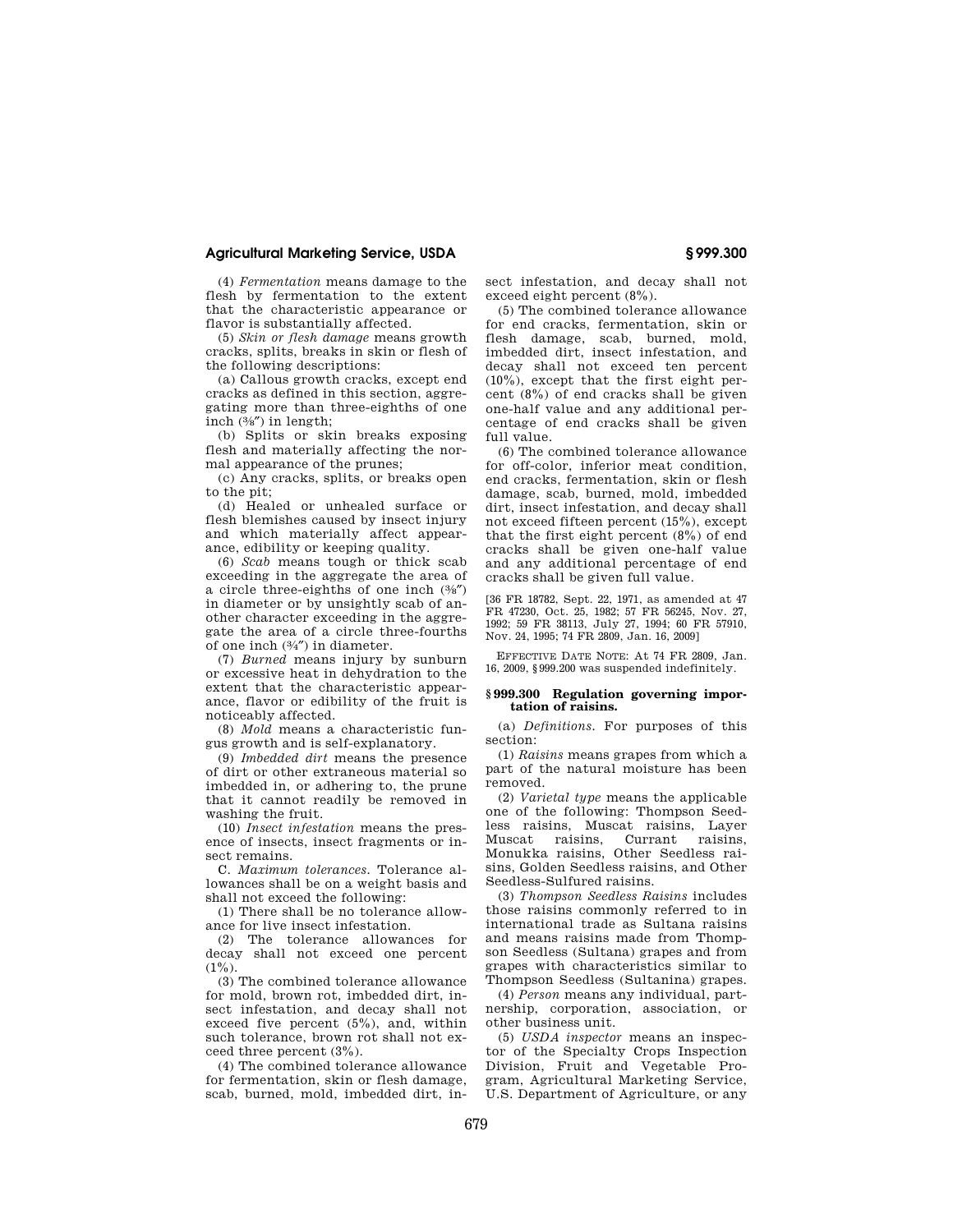other duly authorized employee of the U.S. Department of Agriculture.

(6) *Importation of raisins* means the release of raisins from custody of the U.S. Customs and Border Protection.

(b) *Grade and size requirements.* The importation of raisins into the United States is prohibited unless the raisins are inspected and certified as provided in this section. Except as provided in paragraph (e)(2) of this section, no person may import raisins into the United States unless such raisins have been inspected and certified by a USDA inspector as to whether or not the raisins are of a varietal type, and if a varietal type, as at least meeting the following applicable grade and size requirements, which requirements are the same as those imposed upon domestic raisins handled pursuant to Order No. 989, as amended (part 989 of this chapter):

(1) With respect to Thompson Seedless and Other Seedless-Sulfured raisins—the requirements of U.S. Grade C as defined in the effective United States Standards of Grades of Processed Raisins (§§52.1841 through 52.1858 of this title): *Provided,* That, at least 70 percent, by weight, of the raisins shall be well-matured or reasonably wellmatured. With respect to select-sized and mixed-sized lots, the raisins shall at least meet the U.S. Grade B tolerances for pieces of stem and undeveloped and substandard raisins, and small (midget) sized raisins shall meet the U.S. Grade C tolerances for those factors;

(2) With respect to Muscat raisins the requirements of U.S. Grade C as defined in said standards;

(3) With respect to Layer Muscat raisins—the requirements of U.S. Grade B as defined for ''Layer or Cluster Raisins with Seeds'' in said standards, except for the provisions therein relating to moisture content;

(4) With respect to Currant raisins the requirements of U.S. Grade B as defined in said standards;

(5) With respect to Monukka and Other Seedless raisins—the requirements for Thompson Seedless Raisins prescribed in paragraph (b)(1) of this section, except that the tolerance for moisture shall be 19 percent rather than 18 percent;

**§ 999.300 7 CFR Ch. IX (1–1–16 Edition)** 

(6) With respect to Golden Seedless raisins—the requirements prescribed in paragraph  $(b)(1)$  of this section for Thompson Seedless raisins and the color requirements for ''colored'' as defined in said standards.

(c) *Inspection and certification requirements.* (1) All inspections and certifications required by paragraph (b) of this section shall be made by USDA inspectors in accordance with the regulations governing inspection and certification of processed fruits and vegetables, processed products thereof, and certain other processed food products (part 52 of this title). The cost of each such inspection and certification shall be borne by the applicant.

(2) Each lot of raisins inspected in accordance with paragraph  $(c)(1)$  of this section shall be covered by an inspection certificate. Each such certificate shall set forth, among other things, the following:

(i) The date and place of inspection;

(ii) The name of the applicant;

(iii) The name of the importer;

(iv) The Customs entry number per-

taining to the lot or shipment covered by the certificate;

(v) The quantity and identifying marks of the lot inspected;

(vi) The statement, as applicable, ''Meets U.S. import requirements under section 8e of the AMA Act of 1937'' or ''Fails to meet U.S. import requirements under section 8e of the AMA Act of 1937''; and

(vii) If the lot fails to meet the import requirements, a statement of the reasons therefor.

(3) Whenever raisins are offered for inspection, the applicant shall furnish any labor and pay any costs incurred in moving and opening containers as may be necessary for proper sampling and inspection. The applicant shall also furnish the USDA inspector the entry number and such other identifying information for each lot as he may request. To avoid delay in scheduling the inspection the applicant should make advance arrangements with the USDA inspection office.

(d) *Reconditioning.* Nothing contained in this section shall preclude the reconditioning of failing lots of raisins prior to importation of raisins in order that such raisins may be made eligible to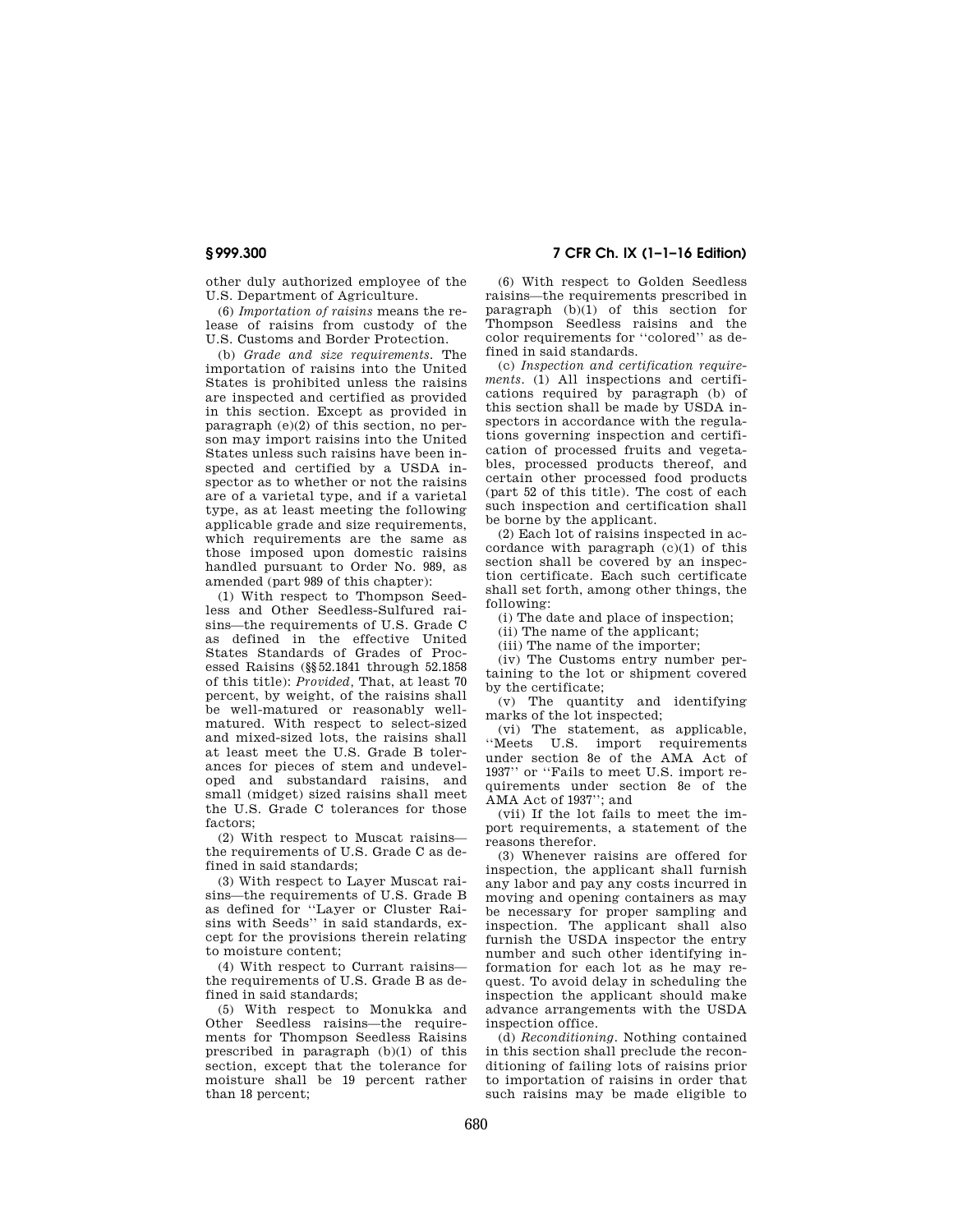meet the applicable grade and size requirements in paragraph (b) of this section.

(e) *Exemptions.* (1) Notwithstanding any other provision of this section, any lot of raisins which in the aggregate does not exceed 100 pounds, net weight, may be imported without regard to the restrictions of this section.

(2) Any lot of raisins which does not meet the applicable grade and size requirements of paragraph (b) of this section may be imported for use in the production of alcohol, syrup for industrial use, or any lot of raisins which does not meet such requirements with respect to mechanical damage or sugaring may be imported for use in the production of raisin paste, but all such raisins shall be subject to the safeguard provisions contained in §999.500.

(f) *Books and records.* Each person subject to this section shall maintain true and complete records of his transactions with respect to imported raisins. Such records shall be retained for not less than 2 years subsequent to the calendar year of importation. The Secretary, through his duly authorized representatives, shall have access to any such person's premises during regular business hours and shall be permitted at any such time to inspect such records and any imported raisins held by such person.

(g) *Other restriction.* The provisions of this section do not supersede any restrictions or prohibitions on the importation of raisins under the Federal Plant Quarantine Act of 1912, the Federal Food, Drug and Cosmetic Act, or any other applicable laws or regulations, or the need to comply with applicable food and sanitary regulations of city, county, State, or Federal agencies.

(h) *Compliance.* Any person violating any of the provisions of this regulation is subject to a forfeiture in the amount prescribed in section 8a(5) of the Agricultural Marketing Agreement Act of 1937, as amended (sections 1–19, 48 Stat. 31, as amended; 7 U.S.C. 601–674), or, upon conviction, a penalty in the amount prescribed in section 8c(14) of said act, or to both such forfeiture and penalty. False representation to an agency of the United States in any matter within its jurisdiction, knowing

it to be false, is a violation of 18 U.S.C. 1001 which provides for a fine or imprisonment or both.

[37 FR 5282, Mar. 14, 1972, as amended at 37 FR 13635, July 12, 1972; 37 FR 23820, Nov. 9, 1972; 41 FR 52646, Dec. 1, 1976; 43 FR 47972, Oct. 18, 1978; 43 FR 57863, Dec. 11, 1978; 45 FR 65513, Oct. 3, 1980; 47 FR 51731, Nov. 17, 1982; 50 FR 45808, Nov. 4, 1985; 53 FR 34715, Sept. 8, 1988; 67 FR 57505, Sept. 11, 2002; 74 FR 2809, Jan. 16, 2009; 80 FR 15678, Mar. 25, 2015]

### **§ 999.400 Regulation governing the importation of filberts.**

(a) *Definitions.* (1) *Filberts* means filberts or hazelnuts.

(2) *Inshell filberts* means filberts, the kernels or edible portions of which are contained in the shell.

(3) *Shelled filberts* means the kernels of filberts after the shells are removed.

(4) *Person* means any individual, partnership, corporation, association, or other business unit.

(5) *USDA inspector* means a Federal or Federal-State inspector, Food Safety and Quality Service, United States Department of Agriculture, or any other duly authorized employee of the USDA.

(6) *Importation* means release from custody of the United States Bureau of Customs.

(b) *Grade and size requirements.* Except as provided in paragraph (d) of this section, no person shall import into the United States any lot of filberts unless the filberts meet the following requirements, which are identical to those for filberts grown in Oregon and Washington and handled pursuant to Order No. 982, as amended (7 CFR part 982):

(1) *Inshell filberts.* All inshell filberts shall be of a quality equal to or better than the requirements of U.S. No. 1 grade and medium size as defined in the U.S. Standards for Filberts in the Shell (7 CFR part 51), except that the tolerance for insect injury shall be two percent. With this modification, the U.S. No. 1 grade, medium size is identical to the Oregon No. 1 grade, medium size (as defined in the Oregon Grade Standards Filberts in Shell) and prescribed for inshell filberts under Order No. 982, as amended.

(2) *Shelled filberts.* All shelled filberts shall be of a quality equal to or better than the requirements prescribed in exhibit A of this section.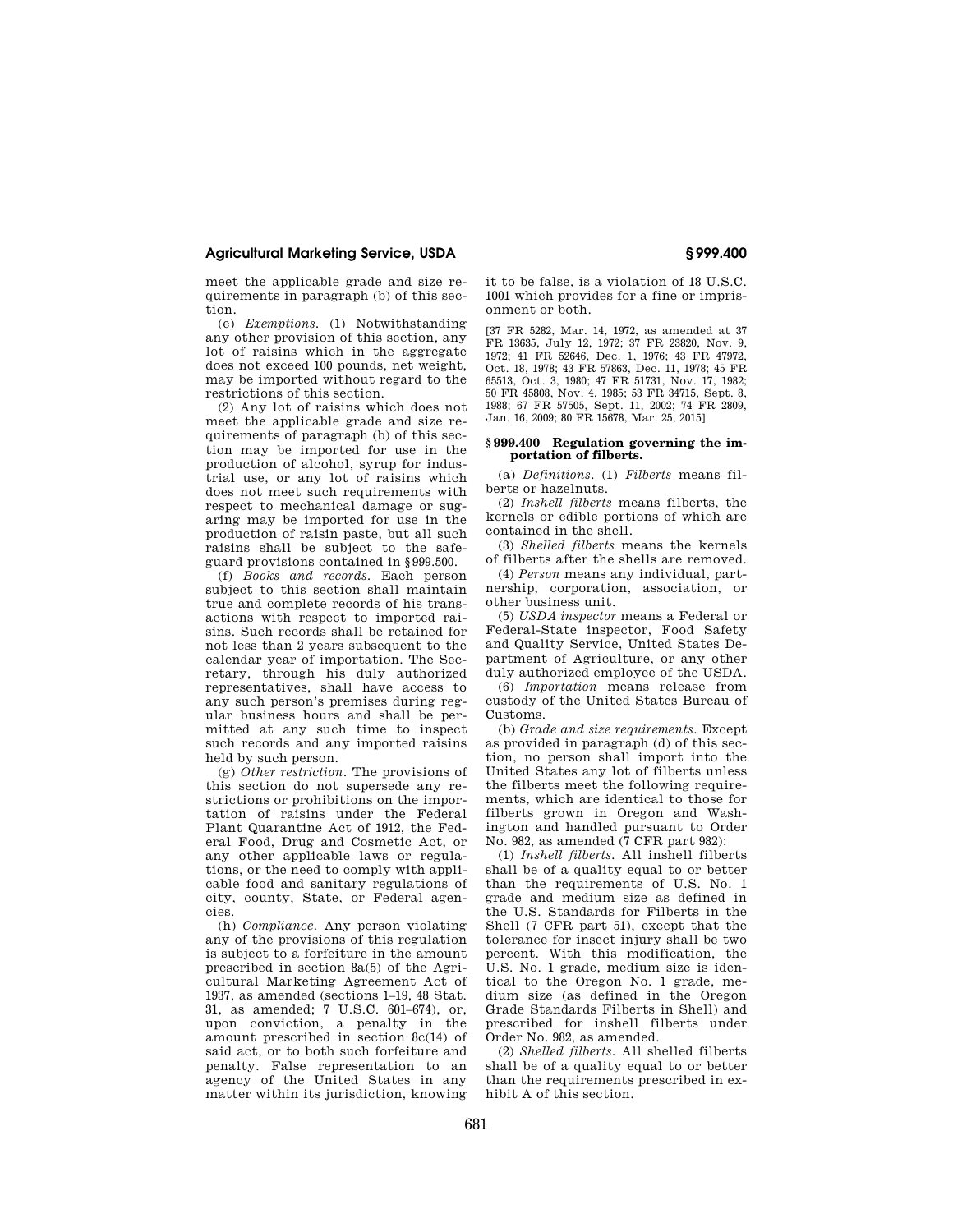(c) *Inspection and certification requirements*—(1) *General.* Compliance with the grade and size requirements of paragraph (b) of this section shall be determined on the basis of an inspection and certification by a USDA inspector.

(2) *Inspection.* Inspection shall be performed by USDA inspectors in accordance with the Regulations Governing the Inspection and Certification of Fresh Fruits and Vegetables and Related Products (7 CFR part 51). The cost of each such inspection and related certification shall be borne by the applicant. Whenever filberts are offered for inspection, the applicant shall furnish any labor and pay any costs incurred in moving and opening containers as may be necessary for proper sampling and inspection. The applicant shall also furnish the USDA inspector the entry number and such other identifying information for each lot as he may request. Inspection must be completed prior to the importation of filberts. The applicant should make advance arrangements with the USDA inspection office to avoid delay in scheduling the inspection.

(3) *Certification.* Each lot of filberts inspected in accordance with paragraph (c)(1) of this section shall be covered by an inspection certificate. Each such certificate shall set forth, among other things, the following:

(i) The date and place of inspection.

(ii) The name of the applicant.

(iii) The name of the importer.

(iv) The Customs entry number pertaining to the lot or shipment covered by the certificate;

(v) The quantity, and identifying marks of the lot inspected.

(vi) The statement, if applicable: ''Meets U.S. import requirements under section 8e of the AMA Act of 1937''.

(vii) If the lot fails to meet the import requirements, a statement to that effect and the reasons therefor.

(d) *Exemptions.* Notwithstanding any other provisions of this section, the importation of any lot of filberts which does not exceed 115 pounds in net weight shall be exempt from the requirements of this section.

(e) *Reconditioning prior to importation.*  Nothing contained in this section shall be deemed to preclude reconditioning

# **§ 999.400 7 CFR Ch. IX (1–1–16 Edition)**

filberts prior to importation, in order that such filberts may be made eligible to meet the applicable grade and size regulations prescribed in paragraph (b) of this section.

(f) *Other restrictions.* The provisions of this section do not supersede the Federal Plant Quarantine Act of 1912, the Federal Food, Drug, and Cosmetic Act, or any other applicable laws or regulations or the need to comply with applicable food and sanitary regulations of city, county, State or Federal agencies.

(g) *Compliance.* Any person who violates any provision of this section shall be subject to a forfeiture in the amount prescribed in section 8a(5) of the Agricultural Marketing Agreement Act of 1937, as amended (sections 1–19, 48 Stat. 31, as amended; 7 U.S.C. 601–674), or, upon conviction, a penalty in the amount prescribed in section 8c(14) of said act, or to both such forfeiture and penalty. False representations to any agency of the United States on any matter within its jurisdiction, knowing it to be false, is a violation of 18 U.S.C. 1001 which provides for a fine or imprisonment or both.

## EXHIBIT A

### GRADE REQUIREMENTS FOR SHELLED FILBERTS

Filbert kernels or portions of filbert kernels shall meet the following requirements:

(1) Well dried and clean;

(2) Free from foreign material, mold, rancidity, decay or insect injury; and

(3) Free from serious damage caused by serious shriveling, or other means.

#### TOLERANCES

In order to allow for variations incident to proper grading and handling the following tolerances, by weight, are permitted as specified:

(1) For Foreign Material: 0.02 of one percent, for foreign material.

(2) For Defects: Five percent for kernels or portions of kernels which are below the requirements of this grade, including not more than the following: Two percent for mold, rancidity, decay or insect injury: *Provided,* That not more than one percent shall be for mold, rancidity, or insect injury.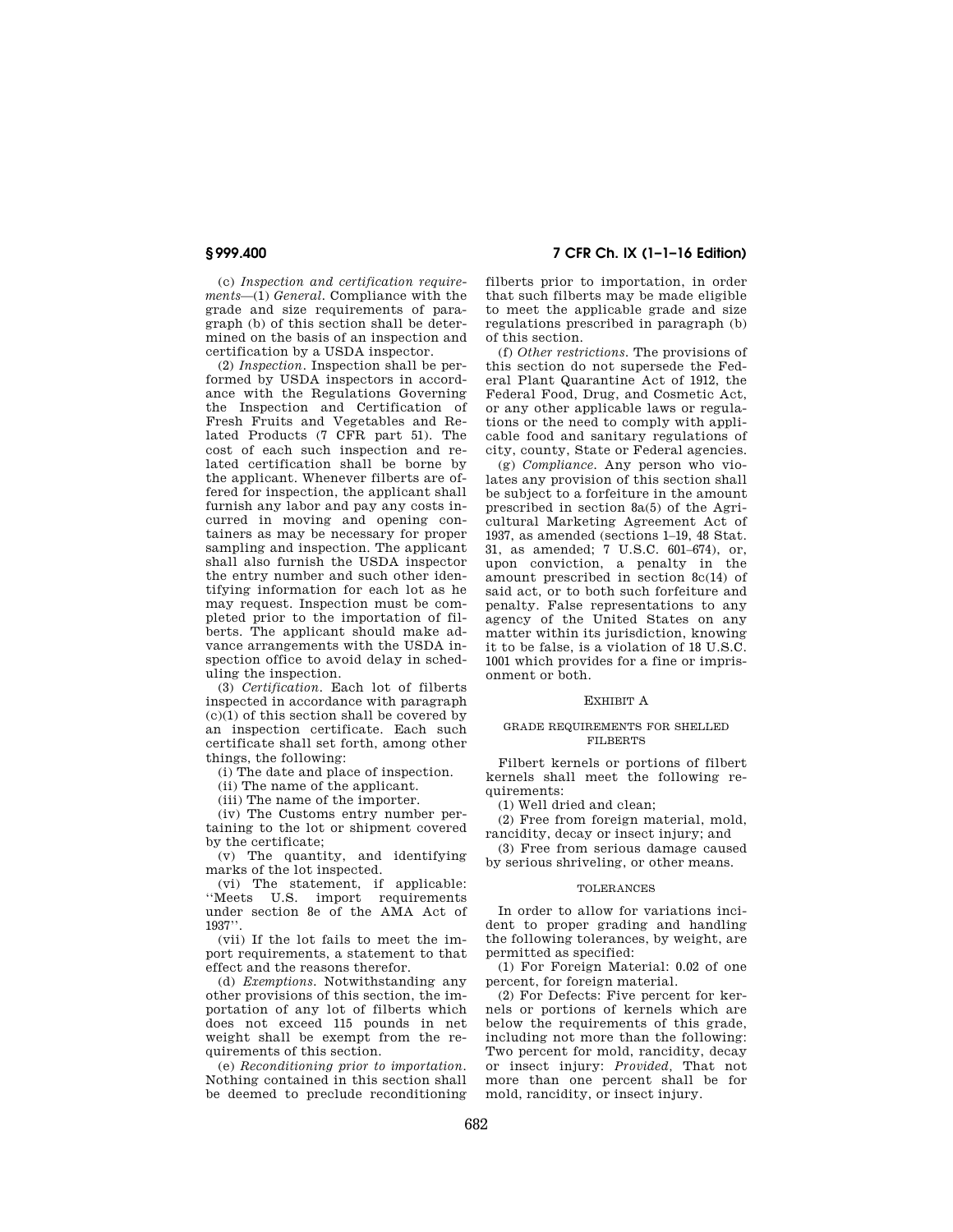#### **DEFINITIONS**

(1) *Well dried* means that the kernels are firm and crisp, not containing more than 6 percent moisture.

(2) *Clean* means practically free from plainly visible adhering dirt or other foreign material.

(3) *Foreign material* means any substance other than the filbert kernels, or portions of kernels. (Loose skins, pellicles or corky tissue which have become separated from the kernels shall not be considered as foreign material, provided that this material does not exceed .02 of one percent by weight.)

(4) *Serious damage* means any specific defect described in this section, or any equally objectionable variation of any one of these defects, or any other defects, or any combination of defects, which seriously detracts from the appearance or the edible or marketing quality of the individual portion of the kernel or of the lot as a whole. The following defects shall be considered as serious damage.

(i) *Serious shriveling* means when the kernel is seriously shrunken, wrinkled and tough.

(ii) *Mold* means that there is a visible growth of mold either on the outside or inside of the kernel.

(iii) *Rancidity* means that the kernel is noticeably rancid to the taste. An oily appearance of the flesh does not necessarily indicate a rancid condition.

(iv) *Decay* means that any portion of the kernel is decomposed.

(v) *Insect injury* means that the insect, frass or web is present, or the kernel or portion of kernel show definite evidence of insect feeding.

[42 FR 64899, Dec. 29, 1977, as amended at 45 FR 63482, Sept. 25, 1980; 47 FR 12612, Mar. 24, 1982; 48 FR 34015, July 27, 1983; 74 FR 2809, Jan. 16, 2009]

#### **§ 999.500 Safeguard procedures for walnuts, dates, pistachios, and raisins exempt from grade, size, quality, and maturity requirements.**

(a) Each person who imports or receives any of the commodities listed in paragraphs  $(a)(1)$  through  $(4)$  of this section shall file (electronically or paper) an ''Importer's Exempt Commodity Form'' (FV–6) with the Marketing Order and Agreement Division, Fruit and Vegetable Program, AMS,

USDA. A ''person who imports'' may include a customs broker, acting as an importer's representative (hereinafter referred to as ''importer''). A copy of the form (electronic or paper) shall be provided to the U.S. Customs and Border Protection. If a paper form is used, a copy of the form shall accompany the lot to the exempt outlet specified on the form. Any lot of any commodity offered for inspection or aflatoxin testing and, all or a portion thereof, subsequently imported as exempt under this provision shall also be reported on an FV–6. Such form (electronic or paper) shall be provided to the Marketing Order and Agreement Division in accordance with paragraph (d) of this section. The applicable commodities are:

(1) Dates which are donated to needy persons, prisoners or Native Americans on reservations; dates for processing; dates prepared or preserved; or dates for packaging or dates in retail packages that fail to meet grade, size, quality, and maturity requirements and are reclassified as dates for processing;

(2) Walnuts which are: Green walnuts (so immature that they cannot be used for drying and sale as dried walnuts); walnuts used in non-competitive outlets such as use by charitable institutions, relief agencies, governmental agencies for school lunch programs, and diversion to animal feed or oil manufacture;

(3) Substandard pistachios which are for non-human consumption purposes; or

(4) Raisins which do not meet grade and size requirements and are used in the production of alcohol, or syrup for industrial use, or which do not meet grade requirements with respect to mechanical damage or sugaring and are used in the production of raisin paste.

(b) *Certification of exempt use.* (1) Each importer of an exempt commodity as specified in paragraph (a) of this section shall certify on the FV–6 form (electronic or paper) as to the intended exempt outlet (*e.g.,* processing, charity, livestock feed). If certification is made using a paper FV–6 form, the importer shall provide a handwritten signature on the form.

(2) Each receiver of an exempt commodity as specified in paragraph (a) of this section shall also receive a copy of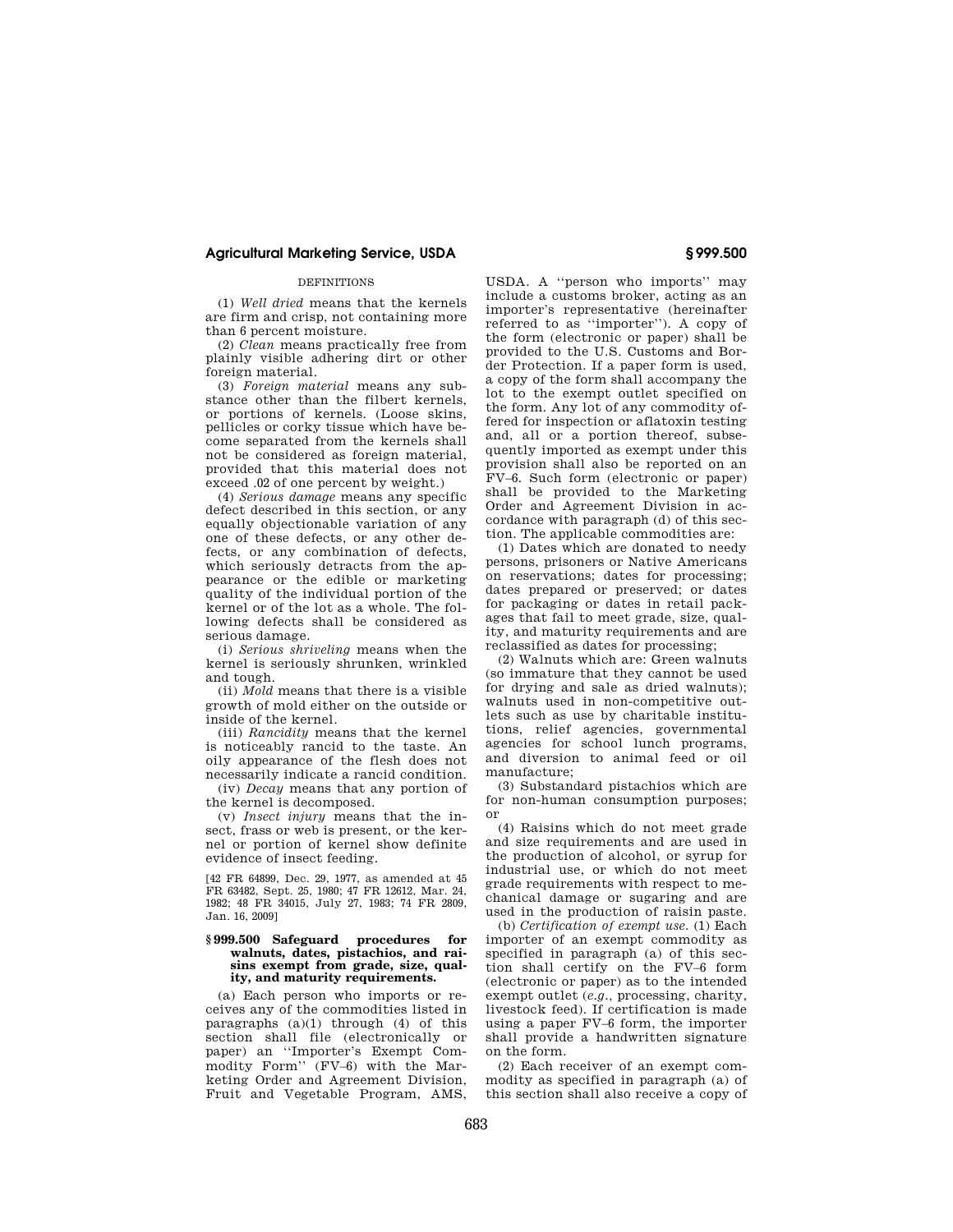the associated FV–6 form (electronic or paper) filed by the importer. Within two days of receipt of the exempt lot, the receiver shall certify on the form (electronic or paper) that such lot has been received and will be utilized in the exempt outlet as certified by the importer. If certification is made using a paper FV–6 form, the receiver shall provide a handwritten signature on the form.

(c) It is the responsibility of the importer to notify the Marketing Order and Agreement Division of any lot of exempt commodity rejected by a receiver, shipped to an alternative exempt receiver, exported, or otherwise disposed of. In such cases, a second FV– 6 form must be filed by the importer, providing sufficient information to determine ultimate disposition of the exempt lot, and such disposition shall be so certified by the final receiver.

(d) All FV–6 forms and other correspondence regarding entry of exempt commodities must be submitted electronically, by mail, or by fax to the Marketing Order and Agreement Division, Fruit and Vegetable Program, AMS, USDA, 1400 Independence Avenue SW, STOP 0237, Washington, DC 20250– 0237; telephone (202) 720–2491; email *ComplianceInfo@ams.usda.gov;* or fax (202) 720–5698.

[80 FR 15678, Mar. 25, 2015]

### **§ 999.600 Regulation governing the importation of pistachios.**

(a) *Definitions.* As used in this part:

(1) *Aflatoxin* is one of a group of mycotoxins produced by the molds *Aspergillus flavus* and *Aspergillus parasiticus.* Aflatoxins are naturally occurring compounds produced by molds, which can be spread in improperly processed and stored nuts, dried fruits, and grains.

(2) *Aflatoxin inspection certificate*  means a certificate issued by a USDA or USDA-accredited laboratory.

(3) *Certified lots of pistachios* are those for which aflatoxin inspection certificates have been issued.

(4) *Customs* means the U.S. Customs and Border Protection.

(5) *Importation of pistachios* means the release of pistachios from the custody of U.S. Customs and Border Protection.

**§ 999.600 7 CFR Ch. IX (1–1–16 Edition)** 

(6) *Importer* means a person who engages in the importation of pistachios into the United States.

(7) *Inshell pistachios* means pistachios that have shells that have not been removed.

(8) *Inspection Service* means the Federal Inspection Service, Fruit and Vegetable Programs, Agricultural Marketing Service, USDA, or the Federal-State Inspection Programs.

(9) *Inspector* means any inspector authorized by USDA to draw and prepare pistachio samples.

(10) *Lot* means any quantity of pistachios that is submitted for testing purposes under this part.

(11) *Person* means an individual, partnership, limited-liability corporation, corporation, trust, association, or any other business unit.

(12) *Pistachio* means the nut of the pistachio tree, *Pistachia vera,* whether inshell or shelled.

(13) *Secretary* means the Secretary of Agriculture of the United States or any officer or employee of the United States Department of Agriculture who is, or who may hereafter be, authorized to act in his/her stead.

(14) *Shelled pistachios* means pistachio kernels, or portions of kernels, after the pistachio shells have been removed.

(15) *Substandard pistachios* means pistachios, inshell or shelled, that do not comply with the aflatoxin regulations of this section.

(16) *USDA* means the United States Department of Agriculture, including any officer, employee, service, program, or branch of the Department of Agriculture, or any other person acting as the Secretary's agent or representative in connection with any provisions of this section.

(17) *USDA laboratory* means laboratories of the Science and Technology Programs, Agricultural Marketing Service, USDA, that perform chemical analyses of pistachios for aflatoxin content.

(18) *USDA-accredited laboratory* means a laboratory that has been approved or accredited by the U.S. Department of Agriculture to perform chemical analyses of pistachios for aflatoxin content.

(b) *Importation Requirements.* The importation of any lot of pistachios for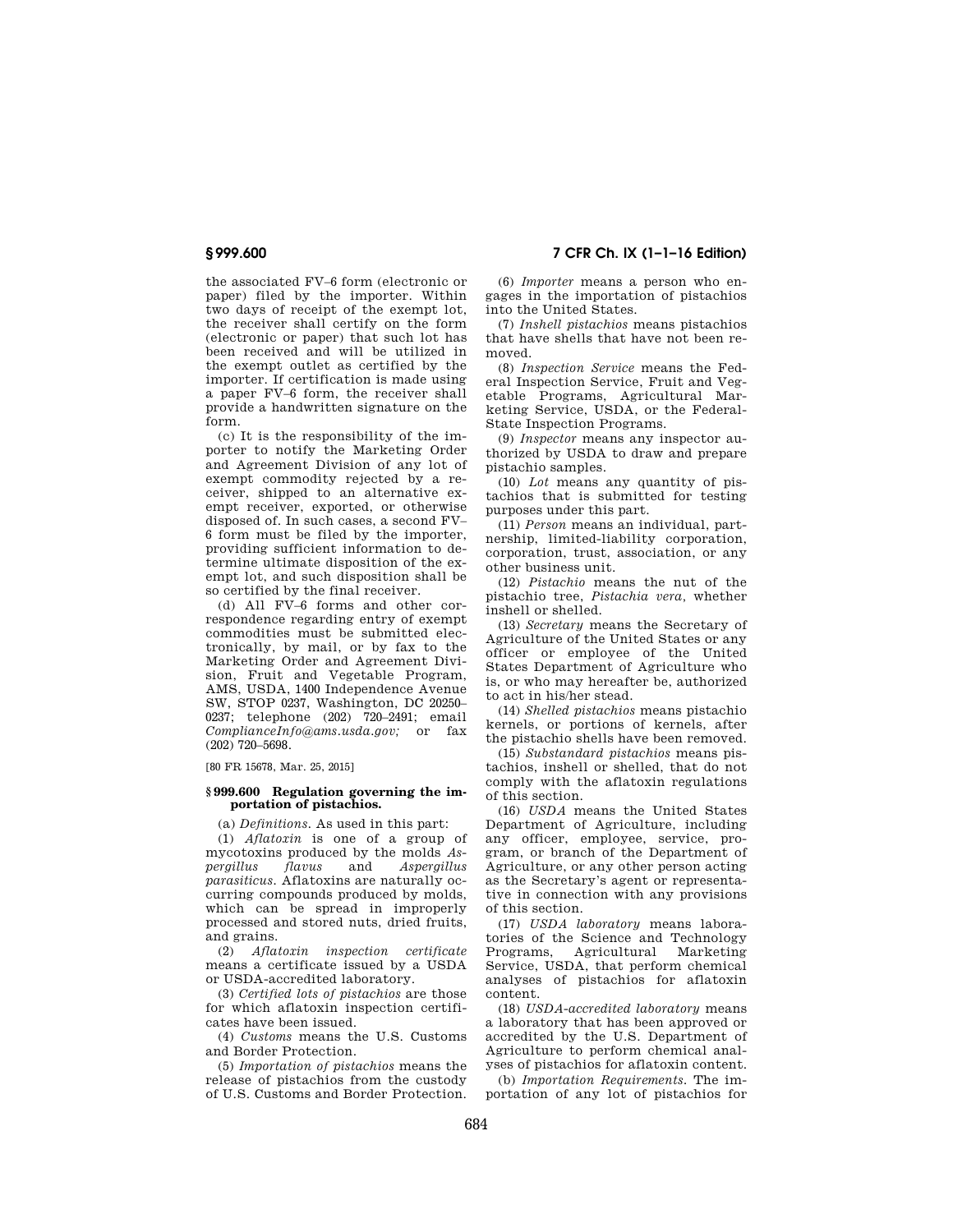human consumption is prohibited unless it meets the requirements contained in this section, which are determined to be the same as or comparable to those imposed upon domestic pistachios handled pursuant to Order No. 983, as amended (part 983 of this chapter).

(c) *Maximum aflatoxin tolerance.* No importer shall ship for domestic human consumption lots of pistachios that exceed an aflatoxin level of 15 ppb. Compliance with the aflatoxin requirements of this section shall be determined upon the basis of sampling by a USDA-authorized inspector and testing by a USDA or USDA-accredited laboratory. All shipments must be covered by an aflatoxin inspection certificate issued by the laboratory. Testing and certification must be completed prior to the importation of pistachios.

(d) *Sampling.* 

(1) Prior to, or upon, arrival of a pistachio lot at a port of entry, the importer shall provide a copy of the Customs entry documentation for the pistachio lot or lots to the Inspection Service office that will draw and prepare samples of the pistachio shipment. More than one lot may be listed on one entry document. The documentation shall include: The Customs entry number; the container number(s) or other identification of the lot(s); the weight of the pistachios in each lot being imported, the location where the lot will be made available for sampling; and a contact name or telephone number at the testing location. The Inspection Service shall sign, stamp, and return the entry document to the importer. The importer shall provide a copy of the relevant entry documentation and such other identifying information as may be requested for each pistachio lot to the inspector at the time samples are drawn and prepared.

(2) All sampling for aflatoxin testing shall be performed by USDA-authorized inspectors in accordance with USDA rules and regulations governing the inspection and certification of fresh fruits, vegetables, and other products

(7 CFR part 51). The cost of each such sampling and related certification shall be borne by the applicant. Whenever pistachios are offered for sampling and testing, the applicant shall furnish any labor and pay any costs incurred for storing, moving, and opening containers as may be necessary for proper sampling and testing. The applicant should make advance arrangements with the Inspection Service to avoid delay in scheduling sampling. Importers may make arrangements for required sampling by contacting the Inspection Service office closest to where the pistachios will be made available for sampling. For questions regarding inspection services, a list of Federal or Federal-State Inspection Program offices, or for further assistance, importers may contact: Fresh Products Branch, Fruit and Vegetable Programs, AMS, USDA, 1400 Independence Avenue SW., Room 1536–S, Washington, DC, 20250; Telephone: (202) 720–5870; Fax: (202) 720–0393.

(3) Lot samples shall be drawn from each lot of pistachios designated for aflatoxin testing, and individual test samples shall be prepared by, or under the supervision of, an inspector. Each sample shall be drawn and prepared in accordance with the sample size requirements outlined in Tables 1 and 2 below. The gross weight of the inshell lot and test samples for aflatoxin testing and the minimum number of incremental samples required are shown in Table 1. The gross weight of the kernel lot and test samples for aflatoxin testing and the minimum number of incremental samples required is shown in Table 2. If more than one test sample is necessary, the test samples shall be designated by the inspector as Test Sample #1 and Test Sample #2. Each sample shall be placed in a suitable container, with the lot number clearly identified, and the importer shall submit it, along with a copy of the customs entry documentation, to a USDA or USDA-accredited laboratory. The importer shall assume all costs for shipping samples to the laboratory.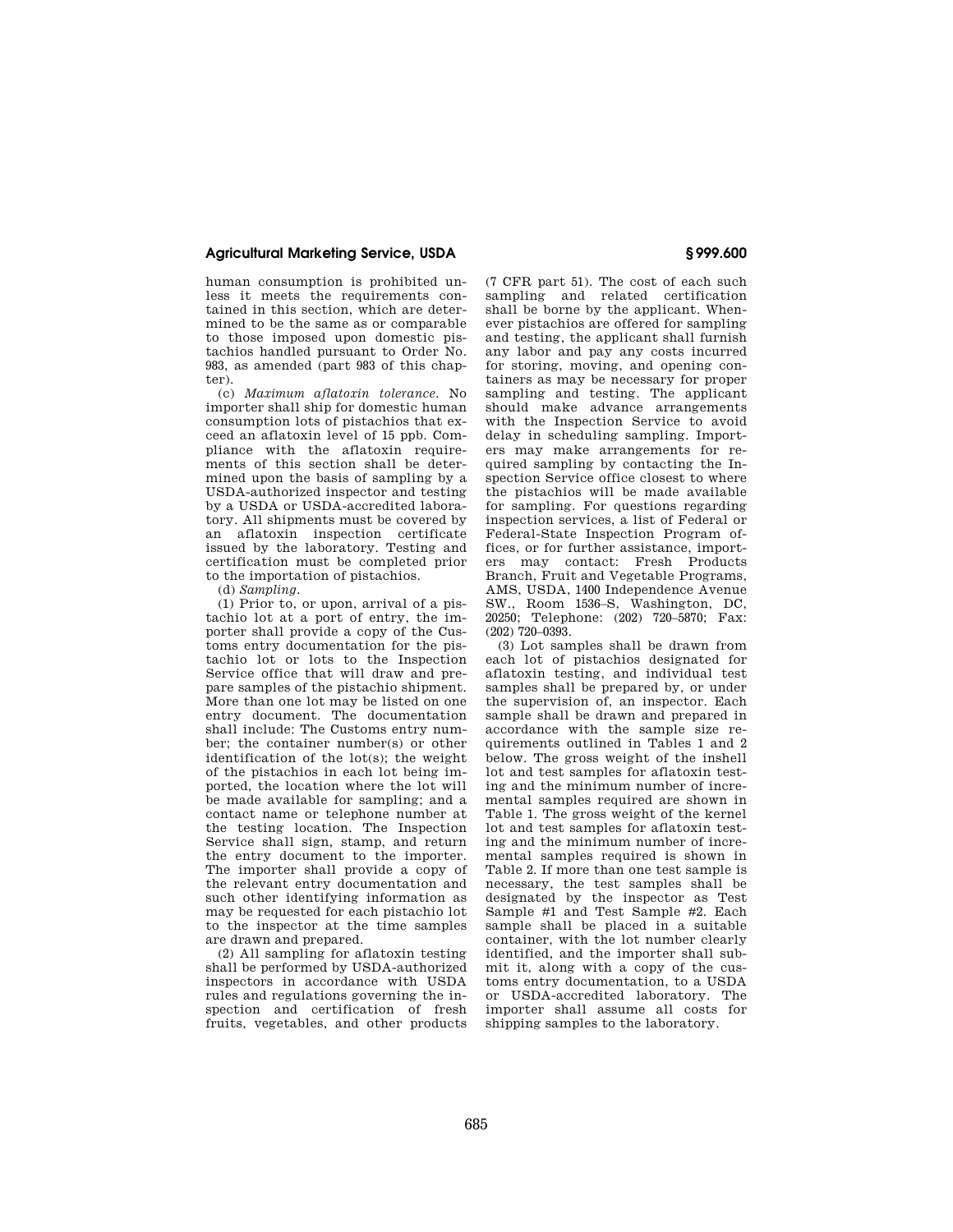# **§ 999.600 7 CFR Ch. IX (1–1–16 Edition)**

| Lot weight<br>(Ibs. | Minimum number<br>of incremental<br>samples for the<br>lot sample | Total weight of<br>lot sample<br>(kilograms) | Weight of test<br>sample |
|---------------------|-------------------------------------------------------------------|----------------------------------------------|--------------------------|
|                     |                                                                   | 2.0                                          | 2 በ                      |
|                     | 15                                                                | 3.0                                          | 3.0                      |
|                     | 20                                                                | 4.0                                          | 4.0                      |
|                     | 30                                                                | 6.0                                          | 6.0                      |
|                     | 40                                                                | 8.0                                          | 8.0                      |
|                     | 60                                                                | 12.0                                         | 6.0                      |
|                     | 80                                                                | 16.0                                         | 8.0                      |
| 22.001-150.000      | 100                                                               |                                              |                          |

TABLE 1—INSHELL PISTACHIO LOT SAMPLING INCREMENTS FOR AFLATOXIN CERTIFICATION

TABLE 2—SHELLED PISTACHIO KERNEL LOT SAMPLING INCREMENTS FOR AFLATOXIN CERTIFICATION

| Lot weight<br>(Ibs. | Minimum number<br>of incremental<br>samples for the<br>lot sample | Total weight of<br>lot sample<br>(kilograms) | Weight of test<br>sample<br>kiloarams |
|---------------------|-------------------------------------------------------------------|----------------------------------------------|---------------------------------------|
|                     | 10                                                                | 1.0                                          | 1.0                                   |
|                     | 15                                                                | 1.5                                          | 1.5                                   |
|                     | 20                                                                | 2.0                                          | 2.0                                   |
|                     | 30                                                                | 3.0                                          | 3.0                                   |
|                     | 40                                                                | 4.0                                          | 4.0                                   |
|                     | 60                                                                | 6.0                                          | 3.0                                   |
|                     | 80                                                                | 8.0                                          | 4.0                                   |
|                     | 100                                                               | 10.0                                         | 5.0                                   |

(e) *Aflatoxin testing.* Importers may make arrangements for required chemical analysis for aflatoxin content at the nearest USDA or USDA-accredited laboratory. For further information concerning chemical analysis and a list of laboratories authorized to conduct such analysis contact: Science and Technology Programs, AMS, USDA, 1400 Independence Avenue SW., STOP 0270, Washington, DC 20250–0270; Telephone: (202) 720–5231; Fax: (202) 720–6496.

(1) Aflatoxin test samples shall be received and logged by a USDA or USDAaccredited laboratory, and each test sample shall be prepared and analyzed using High Pressure Liquid Chromatography (HPLC) or the AOAC-approved immunoaffinity column with direct fluorometry method. The aflatoxin level shall be calculated on a kernel weight basis.

(2) Lots that require a single test sample will be certified as ''negative'' on the aflatoxin inspection certificate if the sample has an aflatoxin level at or below 15 ppb. If the aflatoxin level is above 15 ppb, the lot fails and the laboratory shall fill out an *Imported Pistachios—Failed Lot Notification* report (Form FV–249) as described in para $graph(h)(1)$  of this section.

(3) Lots that require two test samples will be certified as ''negative'' on the aflatoxin inspection certificate if Test Sample #1 has an aflatoxin level at or below 10 ppb. If the aflatoxin level of Test Sample #1 is above 20 ppb, the lot fails and the laboratory shall fill out an *Imported Pistachios—Failed Lot Notification* report (Form FV–249). If the aflatoxin level of Test Sample #1 is above 10 ppb and at or below 20 ppb, the laboratory may, at the importer's discretion, analyze Test Sample #2 and average the test results of Test Samples #1 and #2. Alternately, the importer may elect to withdraw the lot from testing, rework the lot, and resubmit it for testing after reworking. If the importer directs the laboratory to proceed with the analysis of Test Sample #2, a lot will be certified as negative to aflatoxin and the laboratory shall issue an aflatoxin inspection certificate if the averaged result of Test Samples #1 and #2 is at or below 15 ppb. If the average aflatoxin level of Test Samples #1 and #2 is above 15 ppb, the lot fails and the laboratory shall fill out an *Imported Pistachios—Failed Lot Notification* report (Form FV–249).

(4) If an importer does not elect to use Test Sample #2 for certification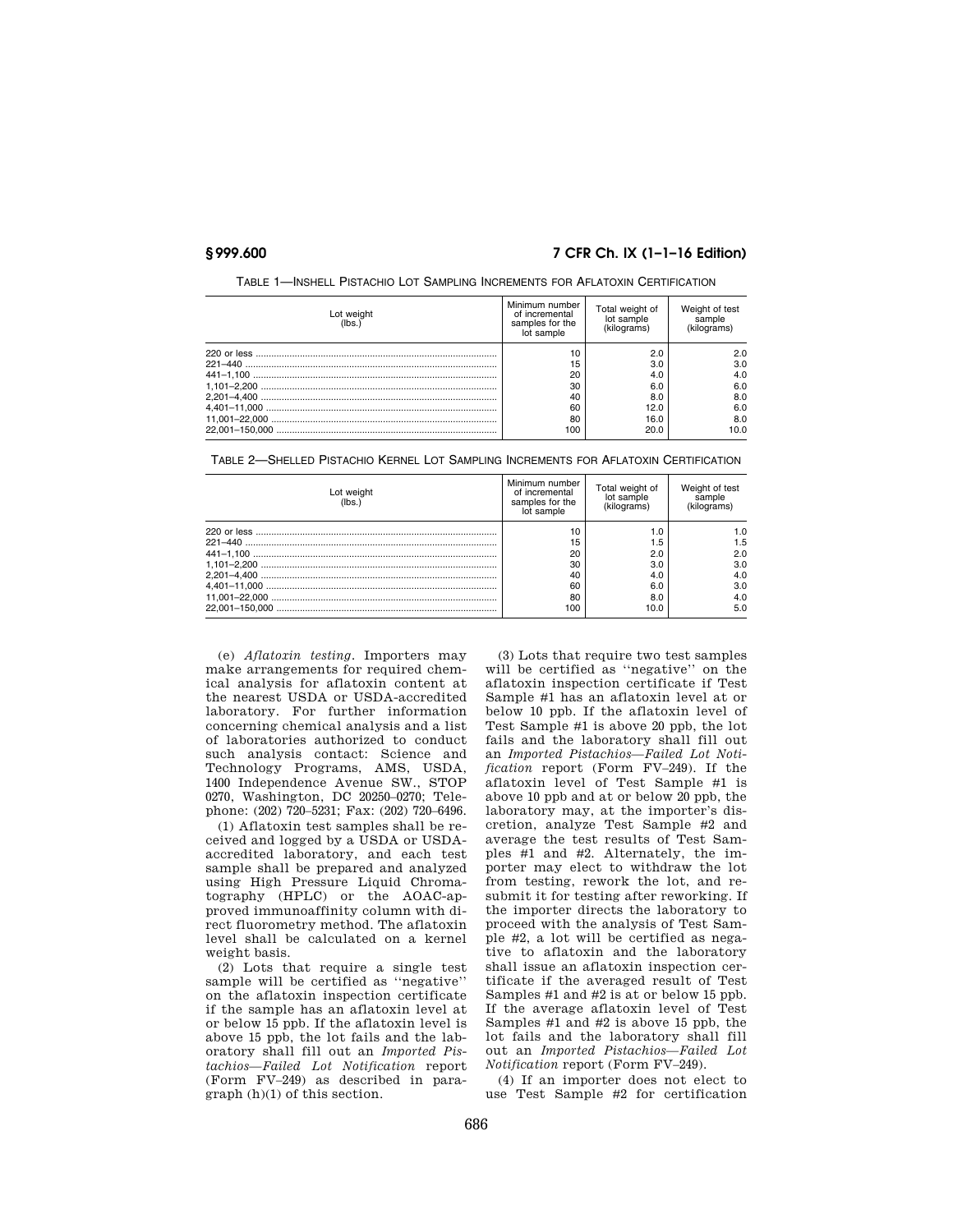purposes, the importer may request that the laboratory return the sample to the importer.

(f) *Certification.* Each lot of pistachios sampled and tested in accordance with paragraphs (d) and (e) of this section shall be covered by an aflatoxin inspection certificate completed by the laboratory. The certification expires for the lot or remainder of the lot after 12 months. Each such certificate shall set forth the following:

(1) The date and place of sampling and testing.

(2) The name of the applicant.

(3) The Customs entry number pertaining to the lot or shipment covered by the certificate.

(4) The quantity and identifying marks of the lot tested.

(5) The aflatoxin level of the lot, stated on a kernel weight basis.

(6) The statement, if applicable: ''Meets U.S. import requirements under section 8e of the AMA Act of 1937.''

(7) If the lot fails to meet the import requirements, a statement to that effect and the reasons therefore.

(g) *Failed lots/rework procedure.* Any lot or portion thereof that fails to meet the import requirements prior to or after reconditioning may be exported, sold for non-human consumption, or disposed of under the supervision of<br>Customs and, if necessary for and, if necessary for verification purposes, the Federal or Federal-State Inspection Programs, with the costs of certifying the disposal of such lot paid by the importer.

(1) *Inshell rework procedure for aflatoxin.* If inshell rework is selected as a remedy to meet the aflatoxin requirements of this part, then 100 percent of the product within that lot shall be removed from the bulk and/or retail packaging containers and reworked to remove the portion of the lot that caused the failure. Reworking shall consist of mechanical, electronic, or manual procedures normally used in the handling of pistachios. After the rework procedure has been completed, the total weight of the accepted product and the total weight of the rejected product shall be reported by the importer to Customs and USDA on an *Imported Pistachios—Rework and Failed Lot Disposition* report (Form FV–251) as described in paragraph (h)(2) of this section. The reworked lot shall be sampled and tested for aflatoxin as specified in paragraphs (d) and (e) of this section, except that the lot sample size and the test sample size shall be doubled. If, after the lot has been reworked and tested, it fails the aflatoxin test for a second time, the lot may be shelled and the kernels reworked, sampled, and tested in the manner specified for an original lot of kernels, or the failed lot may be exported, used for non-human consumption, or otherwise disposed of.

(2) *Kernel rework procedure for aflatoxin.* If pistachio kernel rework is selected as a remedy to meet the aflatoxin requirements of this part, then 100 percent of the product within that lot shall be removed from the bulk and/or retail packaging containers and reworked to remove the portion of the lot that caused the failure. Reworking shall consist of mechanical, electronic, or manual procedures normally used in the handling of pistachios. After the rework procedure has been completed the total weight of the accepted product and the total weight of the rejected product shall be reported to Customs and USDA on an *Imported Pistachios— Rework and Failed Lot Disposition* report (Form FV–251). The reworked lot shall be sampled and tested for aflatoxin as specified in paragraphs (d) and (e) of this section.

(3) *Failed lot reporting.* If a lot fails to meet the aflatoxin requirements of this part, the testing laboratory shall complete an *Imported Pistachios—Failed Lot Notification* report (Form FV–249) as described in paragraph  $(h)(1)$  of this section, and shall submit it to Customs, the importer, and USDA within 10 working days of the test failure. This form must be completed and submitted each time a lot fails aflatoxin testing.

(h) *Reports and Recordkeeping.* 

(1) *Form FV–249 Imported Pistachios— Failed Lot Notification.* Each USDA or USDA-accredited laboratory shall notify the importer; Customs; and the Marketing Order and Agreement Division, Fruit and Vegetable Programs, AMS, USDA; of all lots that fail to meet the maximum aflatoxin requirements by completing this form and submitting it within 10 days of failed aflatoxin testing.